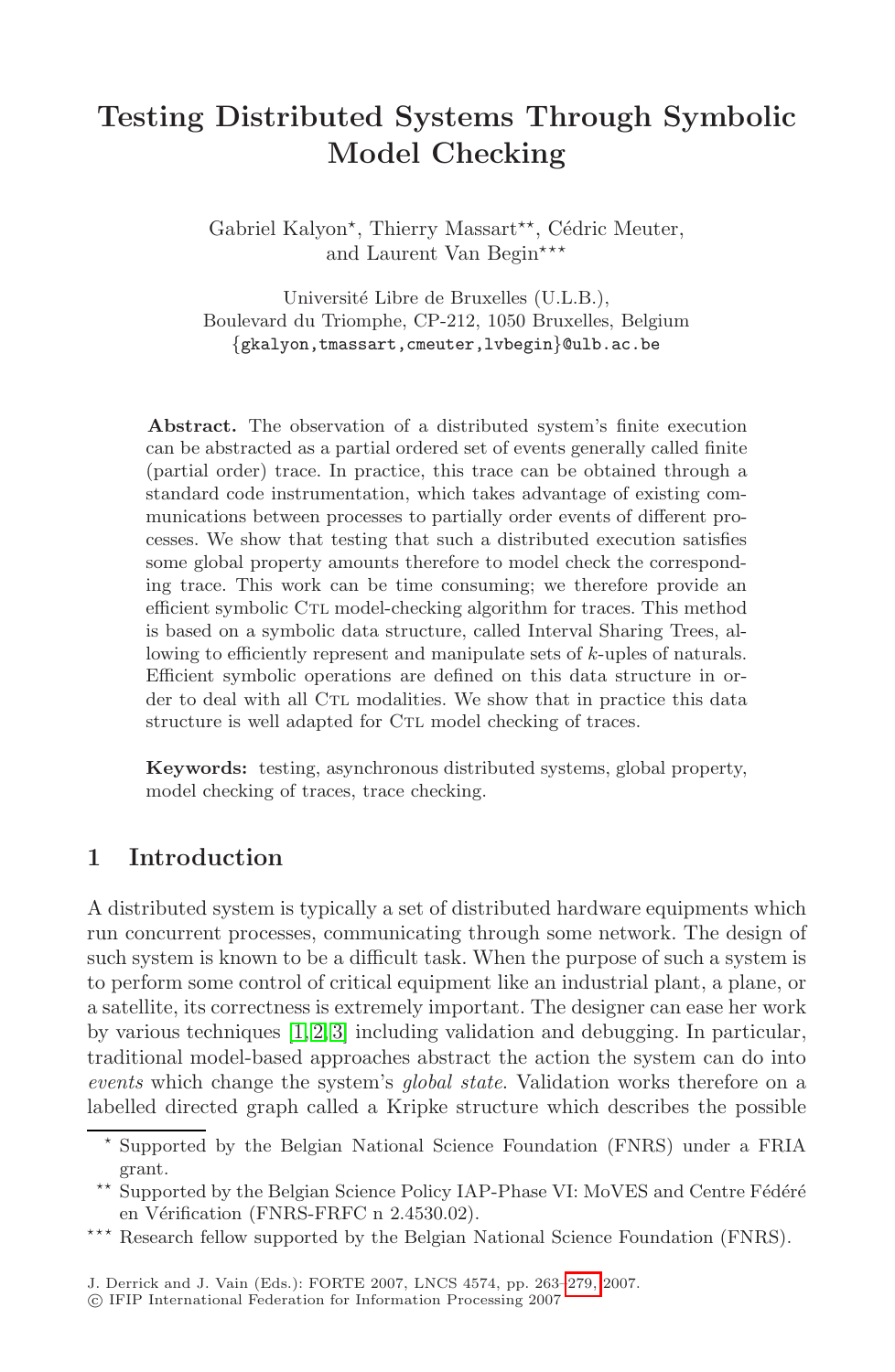system's behaviours. *Verification* tools (e.g. [4, 5, 6]) can [be](#page-14-3) [us](#page-14-4)ed to validate parts of models[. F](#page-14-5)[or i](#page-14-6)[nst](#page-14-7)ance, such tools can be used to check that, in the system, every time the system goes in a state where a condition  $p$  holds, it is followed by a state where q and r holds.  $p$  can for instance be an abstraction for some alarm detected through some given sensor, while  $q$  and  $r$ , may correspond to, possibly distributed, values assignment on some actuators.

Unfortunately in practice, even with this abstraction, the *state-explosion problem* generally prevents the designer from exhaustively verifying the whole system, even with efficient exploration techniques such as partial order reduction [7, 8] or symbolic model checking [9, 10, 11]. In such cases, the designer generally falls back to *testing* which cannot guarantee that a system is completely bug-free, but if achieved on a large number of test-cases (e.g. covering all the functionalities of the system), can give a *reasonable* confidence that the system is correct. In this context, a test-case *defines* the model of the part of the system which corresponds to a particular execution. Testing may therefore be seen as the validation of this smaller model. To extract this smaller model from a system, the implementation is instrumented to record only relevant events. A special process, called the *monitor*, records this model (the events of the system), that we can just call *execution* here, and then checks that it satisfies some desired property. Notice that an execution can also be extracted from a design model. In particular *scenarios* of executions, modelled as MSC (Message Sequence Charts) is a particular form of such execution and can also be validated. Hence, at both the design and implementation levels, it is an important activity for which efficient methods must be provided.

In the centralized case, an execution of the system is a *sequence of events*. Determining if such an execution satisfies a property is in general simple. In the distributed case, if the system to control is slow enough, one can assume that all processes of the system are synchronized using a global discrete clock. This so-called *synchrony hypothesis* allows to see such distributed execution as a *sequence of set of events* where all events in a set are seen as simultaneous. This hypothesis allows a relatively s[imp](#page-14-8)le validation of such a distributed execution. Unfortunately, if the system to control is to[o fa](#page-14-8)[st c](#page-14-9)ompared to the synchronization mechanism offered by the implementation, the synchrony hypothesis cannot be made and the asynchronism between distributed processes must be taken into account in the analysis. In this case, the exact order in which two concurrent events occur in the execution is, in general, not always known or guaranteed. By taking into account the communications between processes, only a partial order on the events of the execution can be obtained. In practice, this partial order relation, often called the *happened-before* relation [12], can be obtained through correct code instrumentation using, for instance, vector clocks [12, 13].

Hence in this case, an execution is a partially ordered set of events often called *partial order trace* or simply *trace*. Since the order in which the events of this *(partial order) trace* are interleaved is generally relevant to the safety of the system, testing that a distributed execution satisfies a *global property*  $\phi$  amounts to verifying that every sequential execution, *compatible* with the partial order,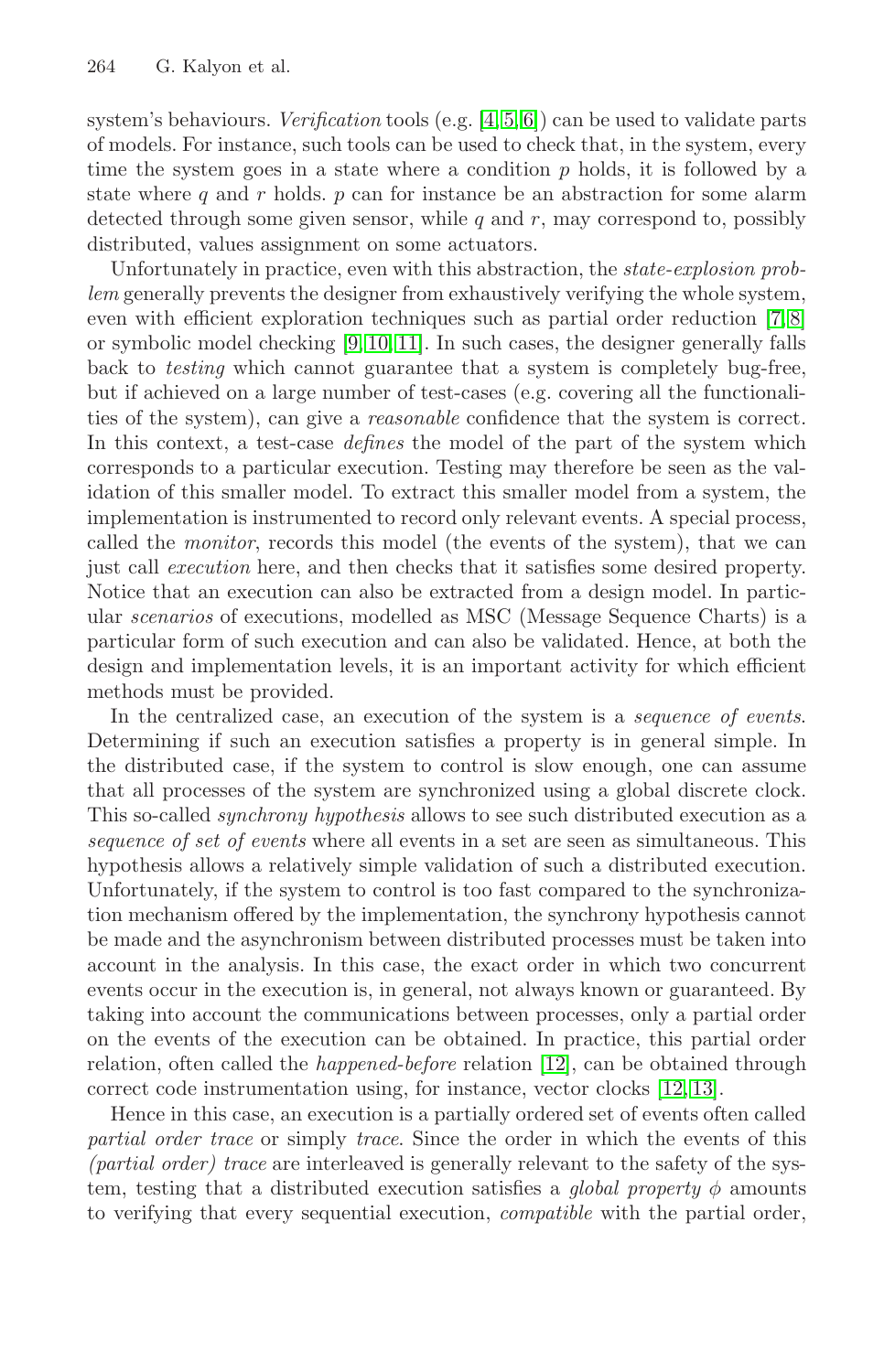satisfies  $\phi$  or, in o[the](#page-15-1)r terms, model checking  $\phi$  on the corresponding *trace*. Unfortunately, this prob[lem](#page-15-2) is hard [14], since the number of compatible sequential executions and the size of the Kripke structure which models an execution may be exponential in the number of concurrent processes. Therefore, to tackle this complexity, instead of working on the underlying Kripke structure, efficient techniques have been developed to work directly on the partial order itself, which is, in general, exponentially more compact. In this line, in [15], A. Sen and Garg present the temporal logic RCtl (for *regular*-Ctl), which is a subset of the branching time temporal [log](#page-15-3)[ic](#page-15-4) CTL [16] and shows that the compact symbolic data structure called *computation slice* [17], can be used to efficiently compute all global states which satisfy a RCTL formula. However, RCTL does not include such simple CTL property as  $AG(p \implies AF(q \wedge r))$ , i.e. every p is eventually followed by a state where  $q$  and  $r$  hold true; formula that may be very useful during validation. In general, a computation slice is too restrictive to represent any arbitrary set of global states of a finite trace.

[Thi](#page-14-7)s motivates our work; in this paper, [we](#page-14-10) introduce an efficient symbolic method using *Interval Shari[ng](#page-2-0) Trees* (IST) [18, 19]. This data structure allows to represent any set of global states of a finite trace. We define how to use IST to provide a full Ctl model checking of finite traces. We show that *intervals* of naturals can be used, in practi[ce,](#page-8-0) to have a compact representation for sets of global states of the trace satisfying the desired formula and hence, to provide an efficient algorithm for Ctl model checking of finite traces. Moreover, we show that our algorithms perform very well compared to standard symbolic model checking using BDDs [11] and implemented in the tool NuSMV [6].

<span id="page-2-0"></span>This paper is organized as follows. In Sec. 2, we detail related works. In Sec. 3, we introduce our model for traces and define the CTL over this model. In Sec. 4, we explain how sets of configurations can be represented compactly using intervals and interval sharing trees. In Sec. 5, we show how CTL model checking on traces can be solved using this symbolic representation. Next, in Sec. 6, we experimentally validate our method on various examples compared to CTL model-checking with the NuSMV tool. Finally, conclusion and future works are given in Sec. 7.

### **2 Relate[d](#page-15-5) [Wo](#page-15-6)rks**

Testing and monitoring [th](#page-2-1)e global behaviours of distributed systems can be categorized in two classes: *trace model-checking* and *global predicate detection*.

<span id="page-2-1"></span>*Trace model checking* has been studied mainly theoret[ical](#page-15-7)ly through the definition of several linear temporal logic for Mazurkiewicz traces. A Mazurkiewicz trace [20], over an alphabet  $\Sigma$  with a independence relation I, can be defined as a Σ-labelled partial order set of events with special properties not explained here. For Mazurkiewicz traces, *local* [21, 22] and *global* [23, 24, 25] trace logics have been defined. However, in our case, the *trace*<sup>1</sup> is an abstraction of a distributed execution (or of a scenario) and models a set of possible interleavings of events

 $\overline{1}$  Our trace can be seen as a prime event structure with an empty conflict relation [26].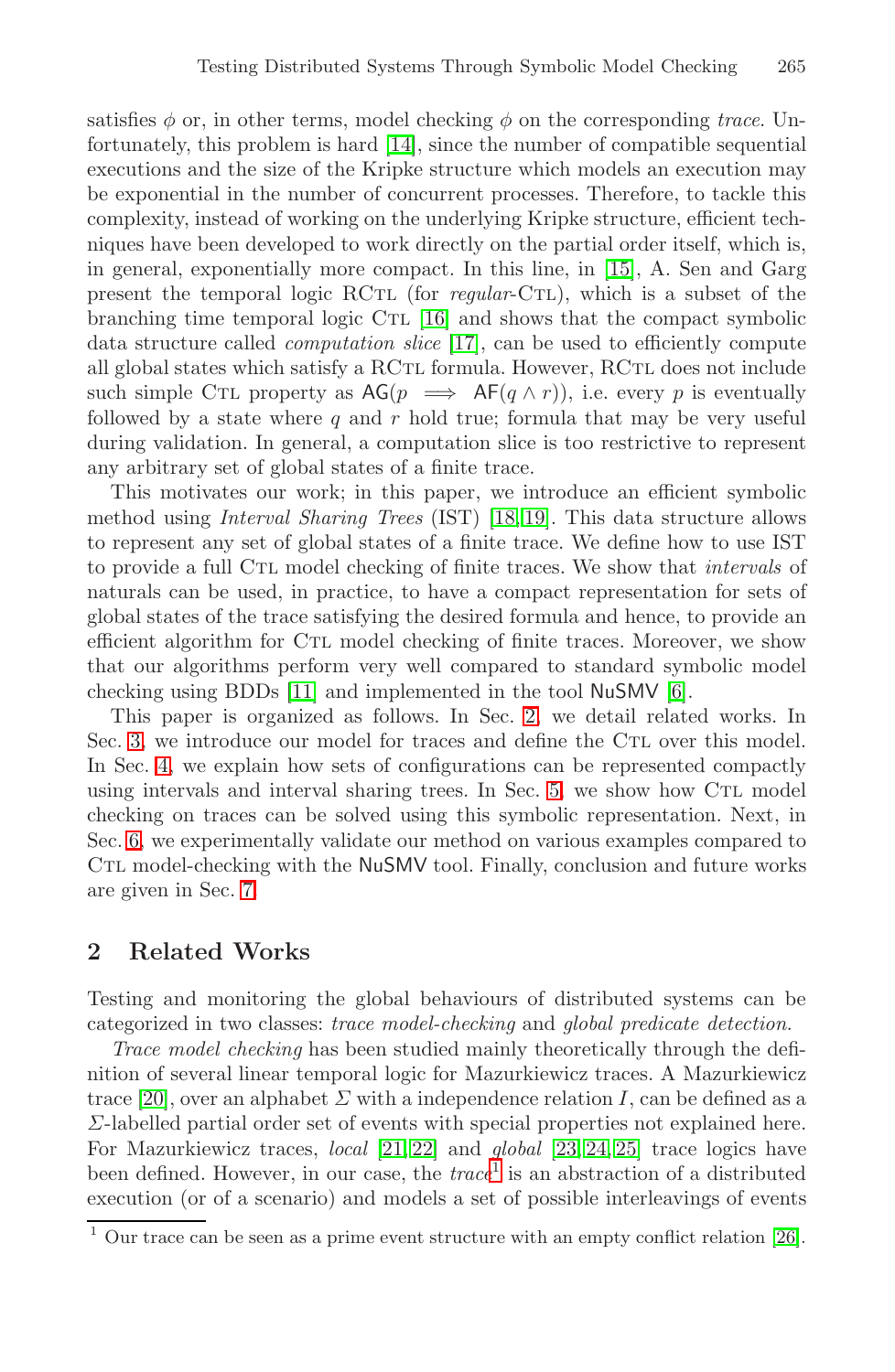the distributed system may have had. [Sin](#page-15-8)ce we do not suppose to have information about independence between actions, none of these actions are independent a priori; testing must then check that all these possible orderings of events are correct. Since the independence relation is not a data that *trace temporal logics* may exploit, we do not use these logics to m[ode](#page-15-9)l-check our executions and stick to simple sequen[ce](#page-15-10) [\(int](#page-15-11)erleaving) semantics.

*Global predicate detection* initially aim[s at](#page-15-12) answering reachability questions, [i.](#page-15-8)e. does there exist a possible global configuration of th[e sy](#page-15-13)stem, that satisfies a given global predicate  $\phi$ . Garg and Chase showed in [14] that this problem is NP-complete for an arbitrary predicate, even when there is no inter-process communication. [Effic](#page-15-2)ient (polynomial) methods have been proposed for various classes of predicates, su[ch](#page-15-0) as *st[abl](#page-15-14)e* [p](#page-15-15)redicates proposed by Chandy and Lamport [27], *independent* predicates by Charron-Bost *et al* [28], *conjunctive* predicates by Garg and Waldecker [29, 30], *linear* and *semi-linear* predicates by [Cha](#page-16-1)se and Garg [14], *regular* predicates by Garg and Mittal [31] and predicates expressed by a finite automata that can be checked online by Jard *et al* [32]. Garg and Mittal implicitly use a symbolic data structure called *computation slice*, to compute efficiently all global states, compatible with a given execution satisfying a given regular predicate [17]. This structure in used by A. Sen and Garg in their work on the temporal logic RCTL [15]. In [33, 34] K. Sen *et al.* use an automaton to specify the system's monitor. The authors provide an explicit exploration of the state space and to limit this exploration a *window* is used. In a previous work [35], we have used this technique to provide an efficient LTL tester of distributed executions.

# **3 Framework**

In this section, we detail our framework. We start by formally introducing our model for traces of distributed systems, i.e. finite *partial order trace*. Then, we define the branching time temporal logic CTL over such finite traces.

<span id="page-3-0"></span>**Partial Order Trace.** Our executions are obtained by a fixed numbers of concurrent processes, each executing a finite sequence of assignments. Moreover, due to inter-process communications, other causal dependencies are added. These communications will usually be done by message passing, but if some processes are not distributed, can be done by other means such as shared variable. An execution is modeled as a finite partial order trace, i.e. a finite partially ordered set of events, where each event belongs to some process and is labeled by the assignment which took place during this event.

**Definition 1 (Partial order trace).** *A partial order trace of* k *processes and over a set of variables*  $\nabla$  *is a tuple*  $\mathbf{T} = \langle E, \alpha, \prec \rangle$  *where:* 

**–** E = P<sup>1</sup> ∪ P<sup>2</sup> ∪ ... ∪ P<sup>k</sup> *is a finite set of events partitioned into* k *disjoint non empty subsets*  $P_i$ *, called processes;* pid(e) *denotes the process of event* e *belongs to (*pid(*e*) = *i iff*  $e \in P_i$ *)*;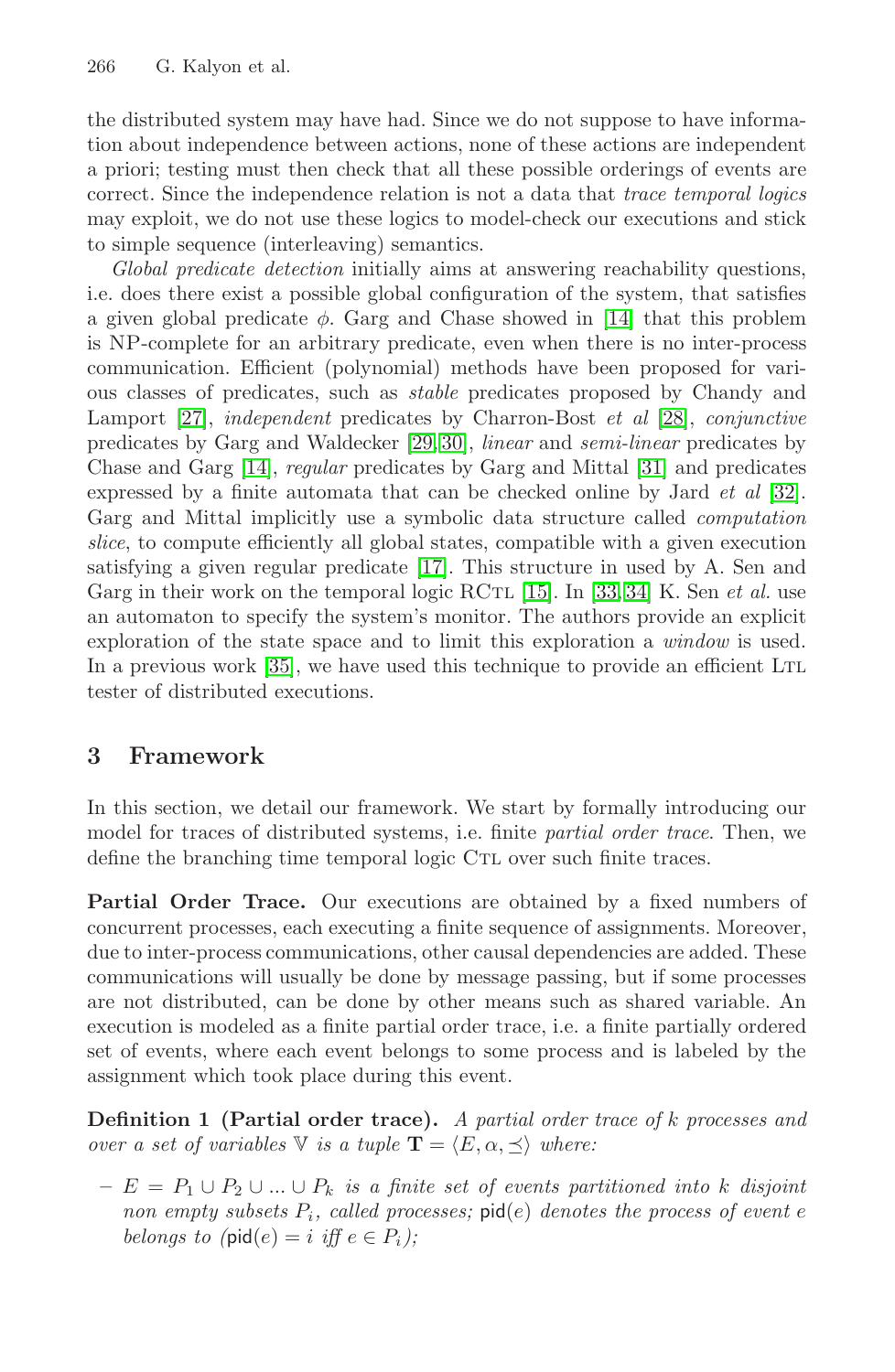

**Fig. 1.** Example of partial order trace

- <span id="page-4-1"></span><span id="page-4-0"></span> $-\alpha: E \mapsto \mathbb{V} \times \mathbb{Q}$  *is a labeling function mapping each event to an assignment, i.e.*  $\alpha(e) = (x, v)$  *associates the assignment*  $x := v$  *to e; if*  $\alpha(e) = (x := v)$ *,* var(e) *denotes* x *and* val(e) *denotes* v*;*
- $\prec$ ⊂  $E \times E$  *is a partial order relation on*  $E$  *such that*  $\forall e, e' \in E$ *: (i)*  $\text{pid}(e) = \text{pid}(e') \Rightarrow (e \leq e') \vee (e' \leq e)$ *(ii)*  $\text{var}(e) = \text{var}(e') \Rightarrow (e \preceq e') \vee (e' \preceq e).$

Condition (i) on  $\preceq$  ensures that all events from the same process are ordered and condition (ii) enforces that all events assigning the same variable are ordered. Given an event  $e \in E$ , we define  $\downarrow e = \{e' \in E \mid e' \preceq e\}$ , the past of e (including itself), and  $pos(e) = |\downarrow e \cap P_{pid(e)}|$  (where  $|\cdot|$  denotes the size of sets), the position of e in its process. A *cut* is a subset  $C \subseteq E$  such that  $\forall e \in C : \mathcal{E} \subseteq C$ . cuts(T) =  $\{C \subseteq E \mid \forall e \in C : \exists e \subseteq C\}$  is the set of all cuts in **T**. In the remainder of this paper, we always consider the set of variables V and the partial order trace of k processes  $\mathbf{T} = \langle E, \alpha, \prec \rangle$ .

Given a cut  $C \in \text{cuts}(\mathbf{T})$ , we define enabled $(C) = \{e \in E \setminus C \mid (\downarrow e \setminus \{e\}) \subseteq C\}$ the set of events enabled in  $C$ . If  $e$  is enabled in the cut  $C$ , then it can be fired from C leading to  $C \cup \{e\}$ , the successor of C for e. Note that if  $C \in$ cuts(**T**), so is  $C \cup \{e\}$  for all  $e \in$  enabled(*C*). Given a set of cuts  $X \subseteq$  cuts(**T**), pre<sup>∃</sup>(X) = {C ∈ cuts(**T**) | ∃e ∈ enabled(C) : C ∪ {e} ∈ X} is the set of existential predecessors of  $X$ , i.e. the set of cuts having at least one successor in X, and  $pre^{\forall}(X) = \{C \in \text{cuts}(\mathbf{T}) \mid \forall e \in \text{enabeled}(C) : C \cup \{e\} \in X\}$  is the set of universal predecessors of  $X$ , i.e. the set of cuts having all their successors in X. Additionally, given a sequence of cuts  $\sigma = C_0, C_1, ..., C_n, \sigma_i$  denotes  $C_i$ , the i<sup>th</sup> element of  $\sigma$ , and  $|\sigma| = n$  denotes the size of  $\sigma$ . A *run from a cut* C is a sequence  $\sigma \in \text{cuts}(\mathbf{T})^*$  such that (i)  $\sigma_0 = C$ , (ii)  $\sigma_{|\sigma|} = E$ , and (iii)  $\forall 0 \leq i < |\sigma| : \sigma_i \in \text{pre}^{\exists}(\{\sigma_{i+1}\}),$  $\forall 0 \leq i < |\sigma| : \sigma_i \in \text{pre}^{\exists}(\{\sigma_{i+1}\}),$  $\forall 0 \leq i < |\sigma| : \sigma_i \in \text{pre}^{\exists}(\{\sigma_{i+1}\}),$  i.e. a sequence of cuts (i) starting in C, (ii) ending in E, and (iii)  $\sigma_{i+1}$  is a successor of  $\sigma_i$  for any i. The set of runs starting in  $C \in \text{cuts}(\mathbf{T})$  is denoted by runs( $C$ ). Finally, runs( $\emptyset$ ) is the set of runs of the trace **T**.

A trace  $\mathbf{T} = \langle E, \alpha, \preceq \rangle$  can be represented using a directed acyclic graph  $(E, \rightarrow)$  called Hasse diagram. In this graph, there is an edge from event e to event e' if and only if they are ordered, i.e.  $e \preceq e'$ , and if their order is not imposed by transitivity, i.e.  $\neg \exists e'' \in E : e \prec e'' \prec e'$  where  $e_1 \prec e_2$  denotes  $e_1 \preceq e_2$  and  $e_1 \neq e_2$ . As an example, Fig. 1 depicts such a graph for a partial order trace with two processes. That trace describes an execution of a distributed system with two concurrent sub-system. During that execution, the first process makes three assignments to variables w, y, x and the second one makes two assignments to  $\times$  and  $\times$ . An edge between two events e and e' in the Hasse graph such that  $\mathsf{pid}(e) \neq \mathsf{pid}(e')$  models a communication between processes (noted  $e \rightarrow_c e'$ ). Communication edges model either message passing between processes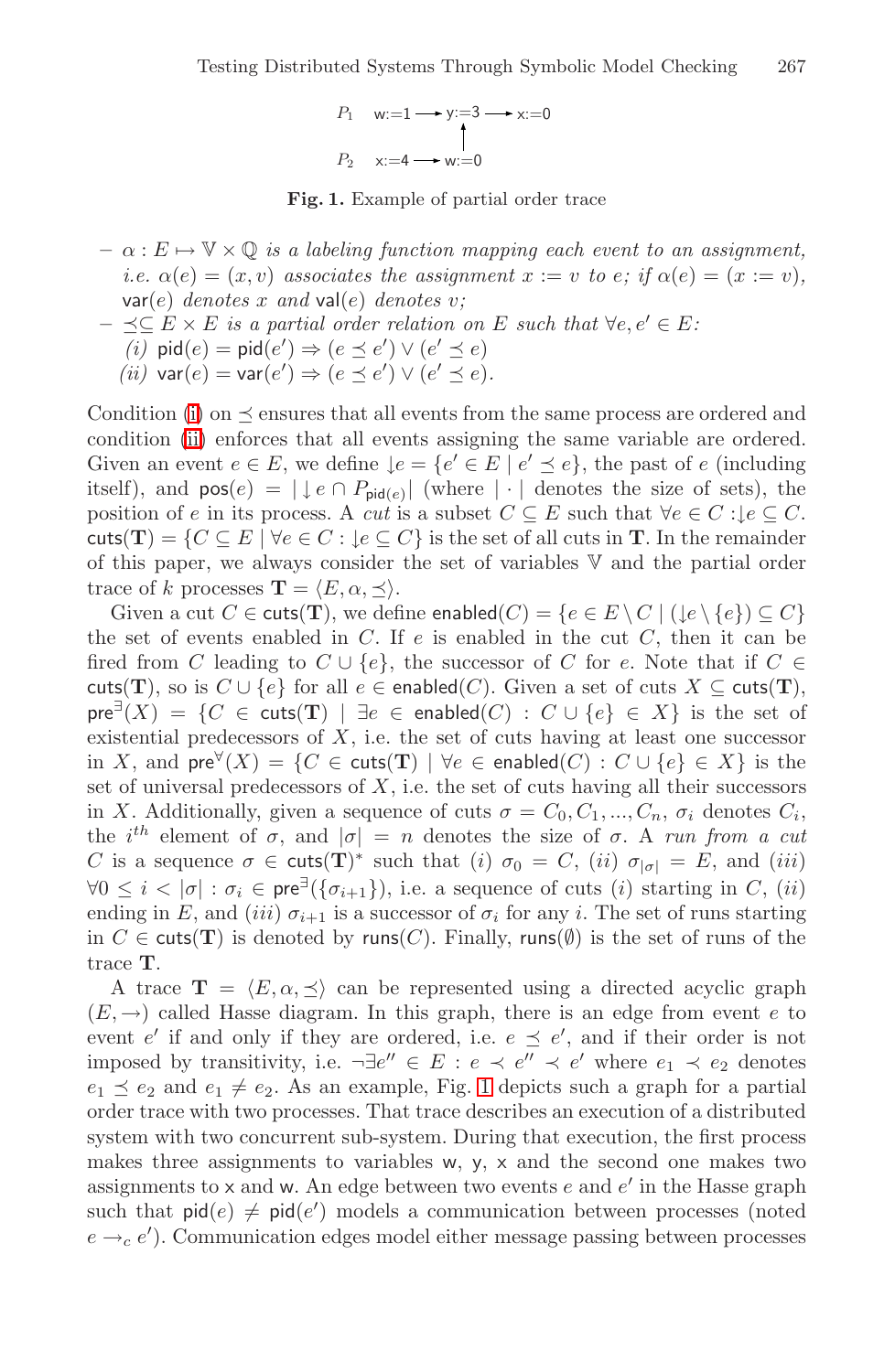or the fact that the event  $e$  assigns a value to a shared variable used in  $e'$ . Note that v in event  $x := v$  can be obtained by evaluating an expression involving the variable appearing in e. For instance, the arrow between  $w:=0$  and  $y:=3$  in Fig. 1 can model that value 3 is obtained at run time by evaluating an expression where w appears and its value is given by the first assignment. In the following, we always consider that we have the Hasse diagram corresponding to **T**.

CTL **over Finite Partial Order Trace.** A predicate p is a constraint  $x \cdot c$  where c is a rational constant,  $x \in \mathbb{V}$  and where  $\bullet \in \{<,\leq,>,\geq,=,\neq\}.$  A formula in the Ctl logic is built on predicates using classical boolean operators, and temporal modalities. If p denotes a predicate and  $\phi$ ,  $\phi_1$ ,  $\phi_2$  denote CTL formulae, then the set of CTL formulae is defined as follows:

 $\phi ::= \top | p | \neg \phi | \phi_1 \vee \phi_2 | \phi_1 \wedge \phi_2 | EX\phi | AX\phi | EG\phi | AG\phi | E[\phi_1 \cup \phi_2] | A[\phi_1 \cup \phi_2]$ where A stands for *for all runs*, E for *exists a run*, X for *next*, G for *globally* and U for *until*. Two other temporal modalities, EF and AF, where F stands for *finally*,

are derived syntactically as follows:  $E\mathsf{F}\phi \equiv \mathsf{E}[\top \mathsf{U}\phi]$  and  $\mathsf{AF}\phi \equiv \mathsf{A}[\top \mathsf{U}\phi]$ .

Basic formulae are constraints over one variables in V. Since all assignments to a particular variable are ordered, each cut  $C \in \text{cuts}(\mathbf{T})$  induces a unique valuation on the variables in V no matter the order in which the events are executed. Formally, given a cut  $C$ , we can define inductively the valuation induced by  $C$ , noted  $v_C$ , as follows:

- if 
$$
C = \emptyset
$$
 then  $\forall x \in \mathbb{V}$ ,  $v_C(x) = 0$ ,  
\n- if  $C = C' \cup \{e\}$  with  $C' \in \text{cuts}(\mathbf{T})$  then  $\forall x \in \mathbb{V}$  :  $v_C = \begin{cases} \text{val}(e) & \text{if } \text{var}(e) = x \\ v_{C'}(x) & \text{otherwise} \end{cases}$ 

Hence, we forget variables in  $V$  and only consider cuts of  $T$  when defining the semantics of CTL formula. More precisely, the semantics of a CTL formula is given by the satisfaction relation  $\models$  defined hereafter.

$$
C \models \top
$$
  
\n
$$
C \models p
$$
 iff  $v_C(p)$  is true  
\n
$$
C \models \phi_1 \lor \phi_2
$$
 iff  $(C \models \phi_1) \lor (C \models \phi_2)$   
\n
$$
C \models \phi_1 \land \phi_2
$$
 iff  $(C \models \phi_1) \land (C \models \phi_2)$   
\n
$$
C \models \mathsf{EX}\phi
$$
 iff  $\exists e \in \mathsf{enabeled}(C) : C \cup \{e\} \models \phi$   
\n
$$
C \models \mathsf{EX}\phi
$$
 iff  $\exists e \in \mathsf{enabeled}(C) : C \cup \{e\} \models \phi$   
\n
$$
C \models \mathsf{EG}\phi
$$
 iff  $\exists \sigma \in \mathsf{runs}(C), \forall i \in [0, |\sigma|] : \sigma_i \models \phi$   
\n
$$
C \models \mathsf{AG}\phi
$$
 iff  $\forall \sigma \in \mathsf{runs}(C), \forall i \in [0, |\sigma|] : \sigma_i \models \phi$   
\n
$$
C \models \mathsf{E}[\phi_1 \mathsf{U}\phi_2]
$$
 iff  $\exists \sigma \in \mathsf{runs}(C), \exists i \in [0, |\sigma|] : \sigma_i \models \phi$   
\n
$$
C \models \mathsf{A}[\phi_1 \mathsf{U}\phi_2]
$$
 iff  $\forall \sigma \in \mathsf{runs}(C), \exists i \in [0, |\sigma|] : \phi_i \models \phi_1$   
\n
$$
(\sigma_i \models \phi_2) \land (\forall j \in [0, i) : \sigma_j \models \phi_1)
$$

Note that according to this semantics, when the execution of **T** is finished (when the cut E is reached), for any C<sub>TL</sub> formula  $\phi$ , we have that  $E \not\models EX\phi$ and  $E \models AX\phi$ . We note  $\llbracket \phi \rrbracket$  the set  $\{C \in \text{cuts}(\mathbf{T}) \mid C \models \phi\}$  of cuts that satisfy formula  $\phi$ .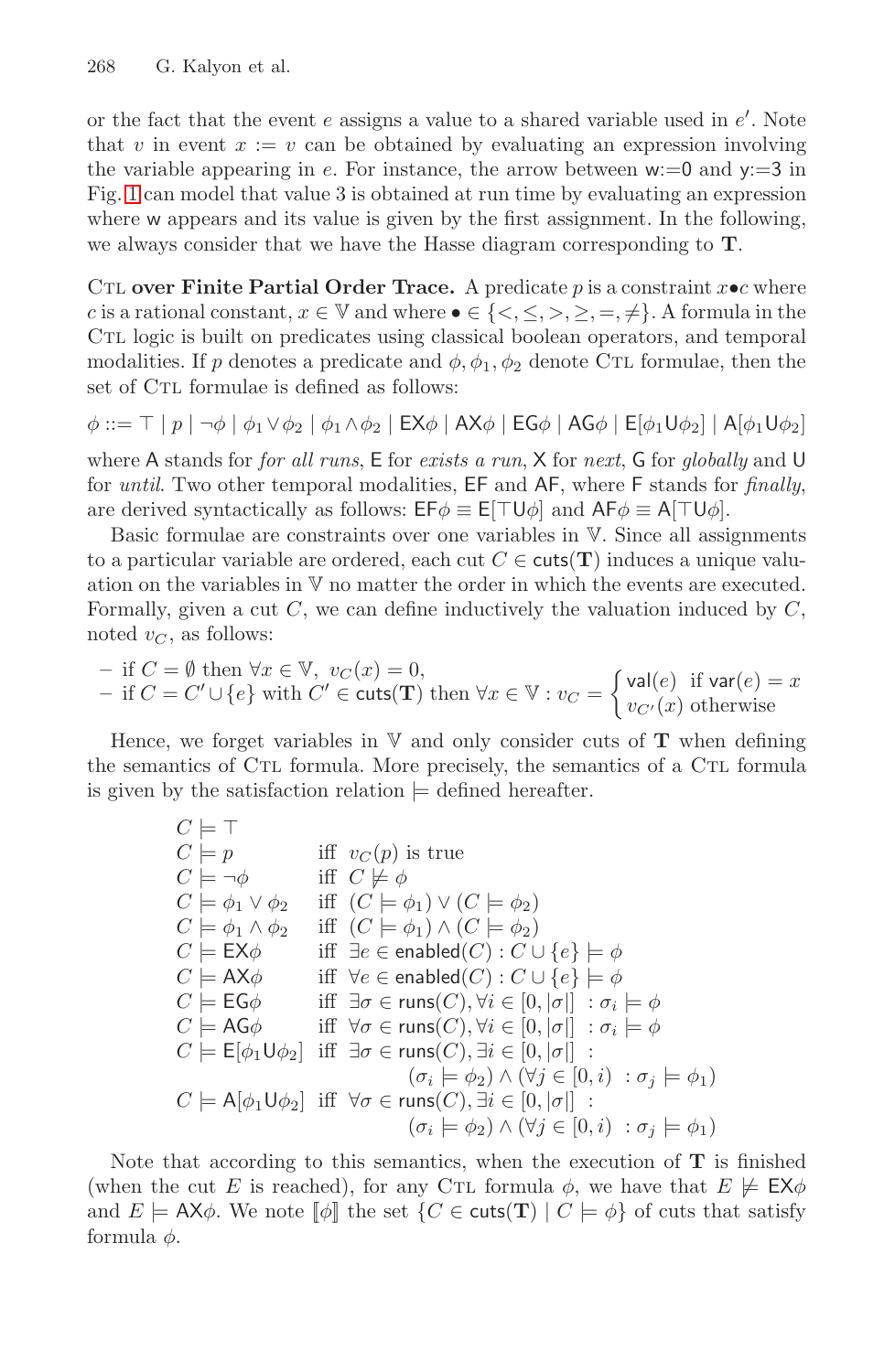### **4 Symbolic Representation for Sets of Cuts**

The number of cuts, i.e. the size of  $cuts(T)$ , is in general exponential in the size of **T**. Hence, efficient representations for large sets of cuts are needed. Our proposal is based on the following observation: a cut can be represented by a k-uple  $\vec{x}$  of naturals where the  $i^{th}$  component of  $\vec{x}$  gives the number of events of the i<sup>th</sup> process that already occured. For example, if a trace **T** is composed of 3 processes, the 3-uple  $\langle 1, 2, 0 \rangle$  represents the cut where process  $P_0$  has executed its first event, i.e.  $e \in P_1$  with  $pos(e) = 1$ , process  $P_2$  has executed its first 2 events, i.e.  $e_1, e_2 \in P_2$  with  $pos(e_i) = i$   $(i \in \{1, 2\})$ , and process  $P_3$  has executed no events. The successor (predecessor) relation between cuts can be lifted to their vector representation: an event  $e \in P_i$  is enabled in  $\overrightarrow{x} = \langle x_1, \ldots, x_k \rangle$  if  $x_{\text{pid}(e)} < \text{pos}(e) \land \forall e' \in \{e\}$  :  $\text{pos}(e') \leq x_{\text{pid}(e)}$  and the successor of  $\vec{x}$  for e is  $\langle x_1,\ldots,x_i+1,\ldots,x_k\rangle$ . Note that a vector  $\overline{x}$  is not necessarily a representation for a cut. Indeed, if  $\exists i \neq j \in [1, k], \exists e \in P_i, \exists e' \in \downarrow e \cap P_j : (pos(e) \leq x_i) \land$  $(\text{pos}(e') > x_j)$  then  $\vec{x}$  does not represent a cut, otherwise it does. Given a subset  $X \subseteq \mathbb{N}^k$ , we note sets $(X) = \{C \subseteq E \mid \exists \overrightarrow{x} \in X, \forall 1 \leq i \leq k : |C \cap P_i| = x_i\}$  the set of subsets of events represented by the set X. Moreover,  $\overrightarrow{x} \leq \overrightarrow{x}'$  denotes that  $\forall i \in [1..k] : x_i \leq x'_i$  which in terms of cuts corresponds to inclusion. In conclusion, in order to represent sets of cuts, we show how to efficiently represent large set of tuples of naturals.

**Multi-rectangles.** A k-multi-rectangle M is a tuple of intervals over natural values of dimension k. M defines the set of k-uples  $\langle x_1,\ldots,x_k\rangle$  over naturals such that  $\forall 1 \leq i \leq k : x_i$  is in the interval corresponding to the  $i^{th}$  dimension of M. Assuming that each interval contains n values, M represents a set of  $n^k$  k-uples. Hence, it is a compact representation for the set it represents. Moreover,  $k$ -multirectangles correspond to a natural class of sets of cuts. Indeed, suppose  $k = 2$  and the events  $e_{i,1}, e_{i,2} \dots, e_{i,m_i}$  of  $P_i$   $(i \in \{1,2\})$  occurring sequentially without any restrictions on the events of  $P_{3-i}$  and such that  $\forall j \in [1, m_i] : \text{pos}(e_{i,j}) = j$ . Then, the set of cuts where  $P_1$  and  $P_2$  [ha](#page-15-4)ve executed some of those events corresponds to the mult[i-re](#page-16-2)ctangle  $\langle [1, m_1], [1, m_2] \rangle$ . This multi-rectangle represents succinctly the result of all possible interleavings of  $P_1, P_2$ . However, due to communications between processes, sets of cuts are not represented in general by one k-multirectangle, but a set thereof. Hence, to prevent a *symbolic* state explosion, we use a data structure, called *Interval Sharing Tree* (IST), to represent efficiently large sets of k-multi-rectangles.

**Interval Sharing Tree.** *Interval Sharing Trees* [19] is a compact data structure for representing sets of  $k$ -uples. An IST is basically a sharing tree [36], i.e. a directed acyclic graph, where each node is labelled with an interval of integers. Each path in such a graph represents a k-multi-rectangle. The sharing of common prefixes and suffixes of k-multi rectangles allows to obtain a compact representation for sets of k-multi-rectangles. Interval sharing tree are defined as follows.

**Definition 2 (Interval Sharing Tree (IST)).** *An interval sharing tree* I*, is a labelled directed acyclic graph*  $\langle N, \iota, \mathsf{succ} \rangle$  where: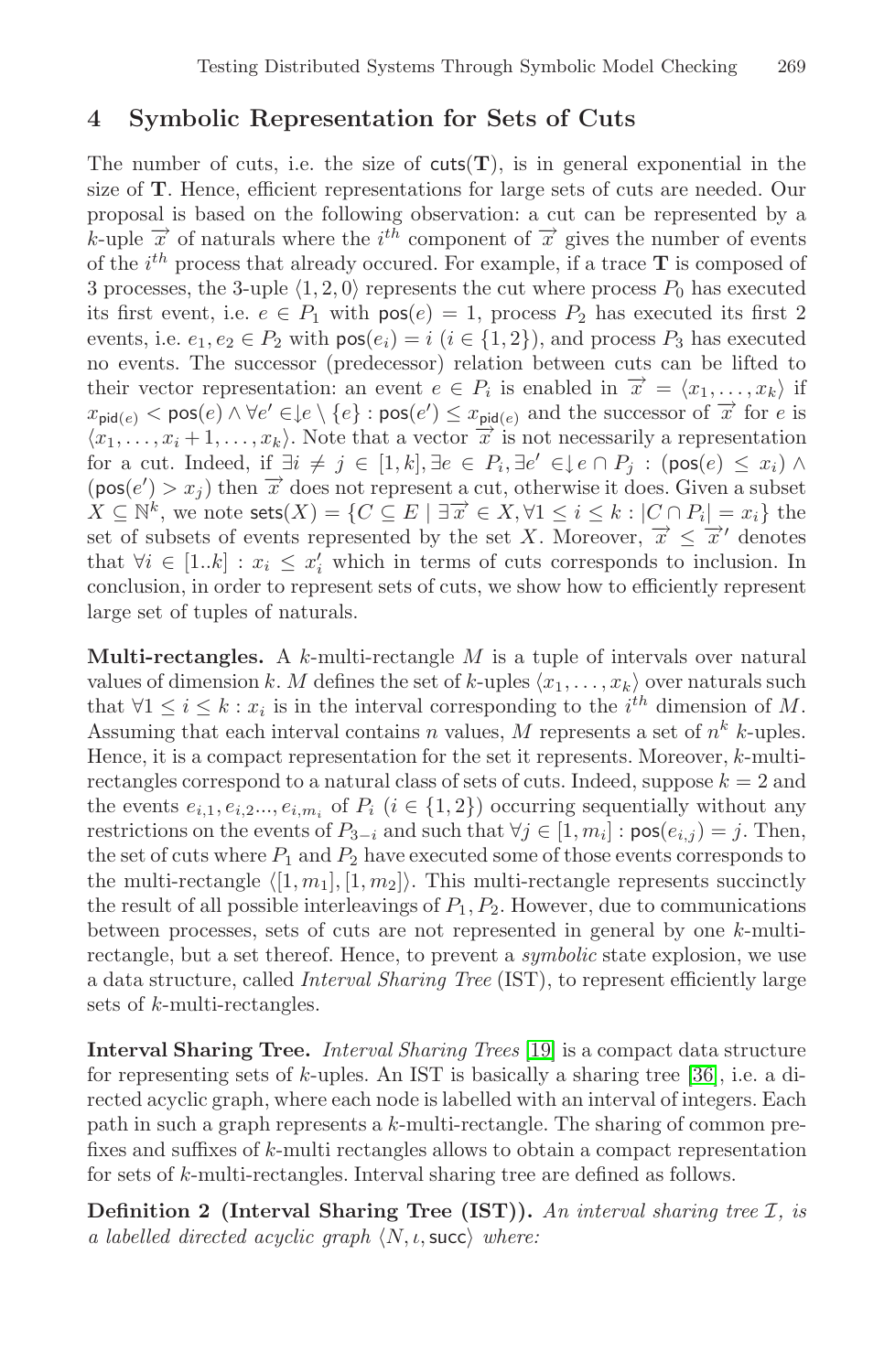- <span id="page-7-1"></span><span id="page-7-0"></span> $- N = N_0 ∪ N_1 ∪ N_2 ∪ ... ∪ N_k ∪ N_{k+1}$  *is the finite set of nodes, partitioned into*  $k + 2$  *disjoint subsets*  $N_i$  *called layers with*  $N_0 = \{root\}$  *and*  $N_{k+1} = \{end\}$ ;
- $\iota : N \mapsto \mathbb{Z} \times \mathbb{Z} \cup \{\top, \bot\}$  *is the labelling function such that*  $\iota(n) = \top$  *(resp.*) ⊥*) if and only if* n = root *(resp.* end*);*
- $-$  succ :  $N \mapsto 2^N$  *is the suc[ces](#page-7-0)sor function such that:* 
	- $(i)$  succ(*[en](#page-7-1)d*) =  $\emptyset$ *;*
	- $(iii)$   $\forall i \in [0, k], \forall n \in N_i$ : succ $(n_i)$  ⊆  $N_{i+1}$  ∧ succ $(n_i) \neq \emptyset$ ;
	- $(iii)$   $\forall n \in \mathbb{N}, \forall n_1, n_2 \in \text{succ}(n) : (n_1 \neq n_2) \Rightarrow (\iota(n_1) \neq \iota(n_2))$ ;
	- $(iv)$   $\forall i \in [0, k], \forall n_1 \neq n_2 \in N_i : (\iota(n_1) = \iota(n_2)) \Rightarrow (\text{succ}(n_1) \neq \text{succ}(n_2)).$

In [o](#page-9-0)ther words, an IST is a directed acyclic graph where each nodes are labelled with couples of integers except for two special nodes (root and end), such that (i) the *end* node has no successors, (ii) all nodes from layer  $i$  have their successors in layer  $i + 1$ , (iii) a node cannot have two successors with the same label, (iv) two nodes with the same label in the same layer do not have the same successors. For a node n (except root and end),  $\iota(n)$  is interpreted as an interval of integers. We note  $x \in \iota(n)$  if an integer value x belongs to that interval. Figure 2 illustrates some IST. A path of an IST  $\mathcal I$  is a sequence of node  $root, n_1, n_2, \ldots, n_k, end$  such that  $n_1 \in succ(root), end \in succ(n_k)$  and  $\forall i \in [1, k) : n_{i+1} \in \text{succ}(n_i)$ . A k-uple  $\overrightarrow{x} = \langle x_1, x_2, ..., x_k \rangle$  is accepted by an IST  $\mathcal I$  if and only if there exists a path  $root, n_1, n_2, ..., n_k$ , end in  $\mathcal I$  such that  $\forall i \in [1, k] : x_i \in \iota(n_i)$ . The set of k-uples accepted by  $\mathcal I$  is denoted by tuple(*I*) and if tuple(*I*)  $\subseteq \mathbb{N}^k$ , then  $\mathsf{sets}(\mathcal{I}) = \mathsf{sets}(\mathsf{tuple}(\mathcal{I}))$ . In practice, sharing of prefixes (iii) and suffixes (iv) in IST allow a non-negligible memory saving, which can be exponential in the best cases (there exists IST whose number of nodes and edges is logarithmic in the number of  $k$ -multi rectangles it represents).

Standard set operations have been defined symbolically over IST's, namely, union, noted  $\mathcal{I}_1 \cup \mathcal{I}_2$ , intersection, noted  $\mathcal{I}_1 \cap \mathcal{I}_2$ , set difference, noted  $\mathcal{I}_1 \setminus \mathcal{I}_2$  and complementation, noted  $\overline{\mathcal{I}}$ . Other operations have been defined like downward closure, noted  $\downarrow \mathcal{I}$ , such that tuple $(\downarrow \mathcal{I}) = \{ \overrightarrow{x} \in \mathbb{N}^k \mid \exists \overrightarrow{x}' \in \mathsf{tuple}(\mathcal{I}) : \overrightarrow{x} \leq \overrightarrow{x}' \}$ , and shift of a variable, i.e. replace  $x_i$  by  $x_i + \delta$  for  $i \in [1, k]$  and  $\delta \in \mathbb{Z}$ , noted  $\mathcal{I}^{[x_i \leftarrow x_i + \delta]}$ . Formally,  $\text{tuple}(\mathcal{I}^{[x_i \leftarrow x_i + \delta]}) = {\langle x_1, ..., x_i + \delta, ..., x_k \rangle \mid \vec{x} \in \text{tuple}(\mathcal{I})}$ . Symbolic algorithm, i.e. algorithms that do not enumerate all the paths of IST, for those operations have been defined. Since the number of paths is in general l[arge](#page-16-3)r than the size of the IST, symbolic algorithms allow efficient manipulation of k-multi-rectangles sets taking into account their prefix and suffix sharing. Note that the counter-part of the compactness of IST is that most of their operations cannot be computed in polynomial time in general. Hence, (most of) the symbolic algorithms to manipulate IST are exponential in their worst case (see [18] for more details). However, those algorithms are in general far from their worst case in practice and IST have been shown to be more efficient than other known data-structure (to represent subsets of  $\mathbb{N}^k$ ) both in execution time and memory saving [37].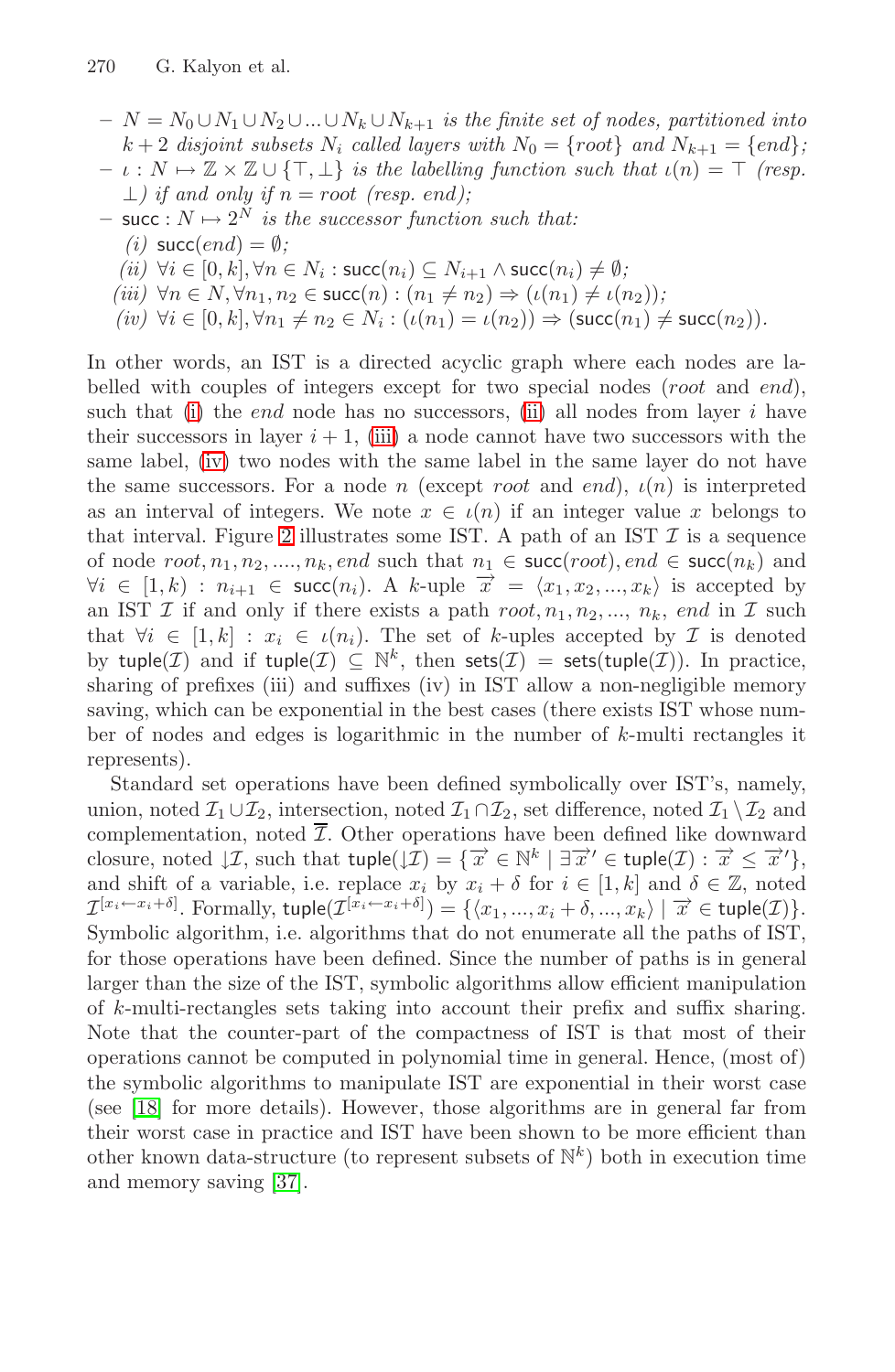# <span id="page-8-0"></span>**5** Using IST for CTL Model Checking

A basic approach to solve the Ctl model checking problem over partial order traces consists in flattening the trace by [buil](#page-16-4)ding a graph where nodes are cuts and edge corresponds to the successor relation and then solve the classical CTL model checking on Kripke structures. Unfortunately, that method is not practicable since the resulting graph is in general exponential in the size of the trace. To overcome that problem, we propose to build  $[\![\phi]\!]$  without flattening the partial order trace but working directly on it. Our method builds  $[\![\phi]\!]$  inductively on the structure of  $\phi$ . Since  $\llbracket \phi \rrbracket$  can be large, we use IST to efficiently represent and manipulate sets of cuts. We now present in details the construction. The proofs of all lemmata and theorems of this section can be found in [38].

**Tautology.** If  $\phi \equiv \top$ ,  $\mathcal{I}_{\top}$  is an IST representing all possible cuts of the trace **T**. The principle to build  $\mathcal{I}_{\top}$  is to start from the very simple IST  $\mathcal{I}_0$  where sets( $\mathcal{I}_0$ ) is the set of cuts if we do not consider communication edges of the Hasse diagram. Then, we consider communication edges one by one, i.e. we build the IST  $\mathcal{I}_0, \mathcal{I}_1, \mathcal{I}_2, \ldots$  where  $\mathcal{I}_i$  is built from  $\mathcal{I}_{i-1}$   $(i > 0)$  by taking into account one more communication edge until we have considered all of them. To take into account a communication edge, we remove from  $\textsf{sets}(\mathcal{I}_{i-1})$  the sets of events that do not satisfy the definition of cuts because of that edge. Hence, assuming the Hasse diagram has v communication edges,  $\text{sets}(\mathcal{I}_0) \supseteq \text{sets}(\mathcal{I}_1) \supseteq$  $\ldots \supseteq$  sets $(\mathcal{I}_v) = \uparrow \top \uparrow$ .  $\mathcal{I}_0$  is defined as follows:

**–** N = {root}∪{n1}∪{n2} ∪ ... ∪ {nk}∪{end}  $- \forall i \in [1, k] : \iota(n_i) = [0, |P_i|]$ 

**−** succ(*root*) = { $n_1$ }, succ( $n_k$ ) = { $end$ }, and ∀ $i \in [1, k)$  : succ( $n_i$ ) = { $n_{i+1}$ },

To take into account a communication  $e \rightarrow_c e'$ , we need to remove from sets $(\mathcal{I}_i)$ all the sets of events that do not satisfy the definition of cuts, i.e. the sets that contain [e](#page-9-0)' but not e. To achieve that goals, we first build an IST  $\mathcal{B}(e)$  representing all the sets of events that do not contain  $e$  (a[nd](#page-4-0) have a vector representation). In other words,  $\mathcal{B}(e)$  is the same as  $\mathcal{I}_0$  except for the layer  $\mathsf{pid}(e)$  where  $u(n_{\text{pid}(e)}) = [0, \text{pos}(e)-1]$ . Then, we build an IST  $\mathcal{A}(e')$  representing all the sets of events that contain  $e'$  (having a vector representation), i.e.  $\mathcal{A}(e')$  is the same as  $\mathcal{I}_0$ except for  $\iota(n_{\text{pid}(e')}) = [\text{pos}(e'), |P_{\text{pid}(e')}|]$ . The events to remove from sets( $\mathcal{I}_i$ ) are in the intersection of  $sets(\mathcal{A}(e'))$  and  $sets(\mathcal{B}(e))$ . Hence, to remove them we compute  $\mathcal{I}_i = \mathcal{I}_{i-1} \setminus (\mathcal{A}(e') \cap \mathcal{B}(e))$ . We iterate this construct until all communication edges are taken into account. Figure 2 illustrates the method by computing the IST corresponding to the set of cuts satisfying  $\top$  in the trace from Fig. 1.

**Lemma 1.** *Given a trace*  $\mathbf{T} = \langle E, \alpha, \preceq \rangle$ , we have that  $\text{sets}(\mathcal{I}_{\top}) = \llbracket \top \rrbracket$ 

**Predicates.** If  $\phi \equiv p$ , where p is a predicate  $x \bullet c$ , we proceed as follows. First, we collect all events that can potentially modify the truth value of  $p$ . Let  $E_p = \{e \in E \mid \text{var}(e) = x\}$  be the set of those events. All events in  $E_p$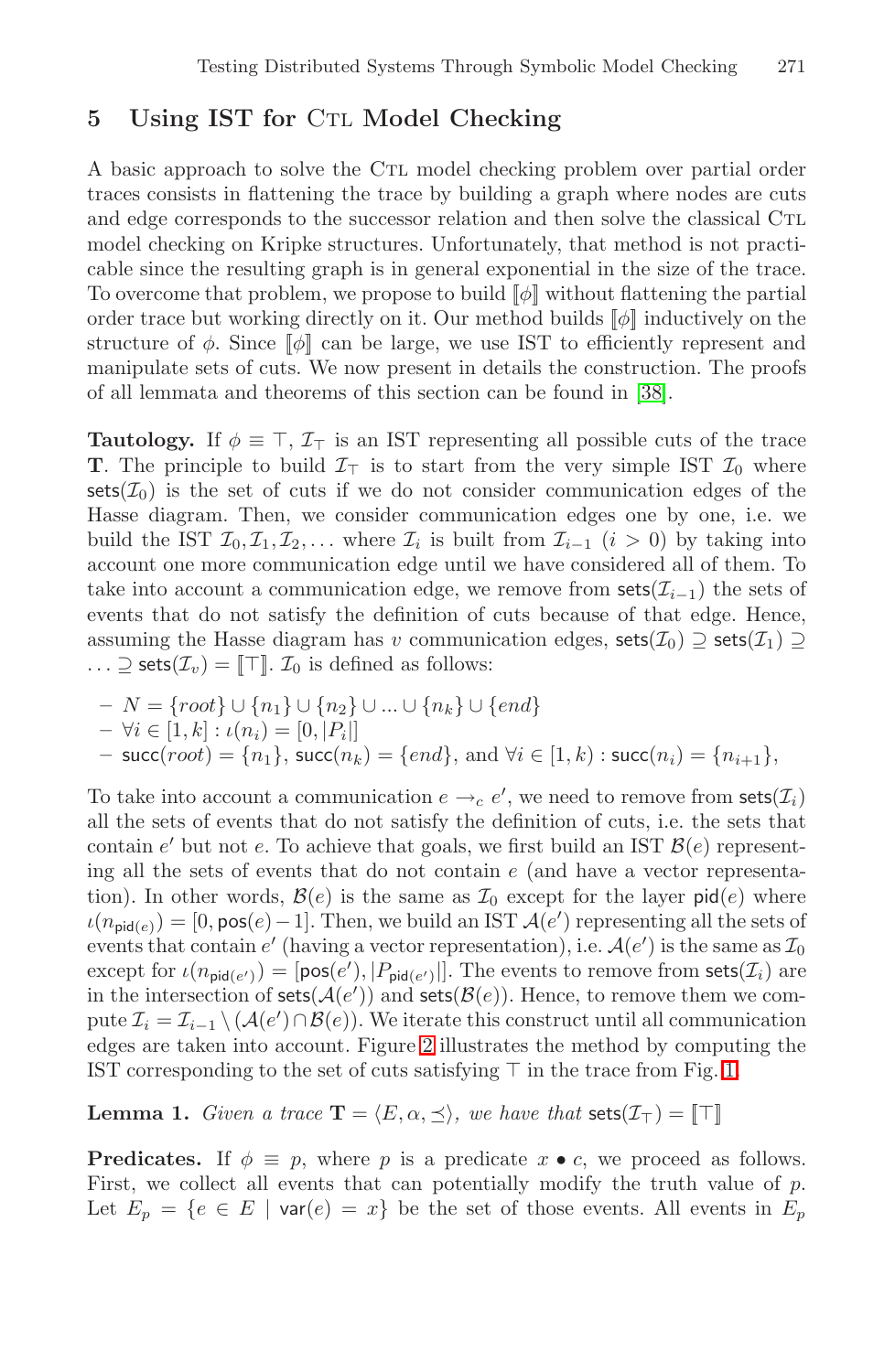<span id="page-9-0"></span>-[0, 3] [0, 2] ⊥ \ ( -[0, 3] [0, 1] ⊥ ∩ -[2, 3] [\[0](#page-4-1), 2] ⊥ ) = -[0, 3] [0, [2\]](#page-3-0) ⊥ \ -[2, 3] [0, 1] ⊥ = -[0, 1] [2, 3] [0, 1] [2, 2] ⊥ I<sup>0</sup> \ ( A(*e*-) ∩ B(*e*))= I<sup>0</sup> \ A(*e*-) ∩ B(*e*) = I

**Fig. 2.** Computation of  $\mathcal{I}_{\top}$ 

assign the same variable, and by condition (ii) of definition 1, they are totally ordered. Let  $\rho = e_1, e_2, ..., e_m$  be the linearization of  $E_p$ , i.e.  $\forall i \in [1, m] : e_i \in E_p$ ,  $|E_p| = m$  and  $\forall i \in [1, m) : e_i \prec e_{i+1}$ . This sequence can be used to determine *slices* of **T** where p is true. Indeed, let  $s_1, s_2, ..., s_\ell$  be the sequence of indices splitting  $\rho$  into  $\ell-1$  contiguous blocks  $e_{s_1},...,e_{s_2-1}, e_{s_2},...,e_{s_3-1},...,e_{s_\ell},...,e_m$ such that the value of  $p$  remains the same inside each block and changes in the following block. Formally, this is the sequence satisfying the following constraints  $(m = s_{\ell+1} - 1):$ 

- (i)  $1 = s_1 < s_2 < ... < s_\ell$ (ii)  $\forall i \in [1, \ell], \forall j_1, j_2 \in [s_i, s_{i+1}) : (\downarrow e_{j_1} \models p) \iff (\downarrow e_{j_2} \models p)$
- (iii)  $\forall i \in [1, \ell): (\downarrow e_{s_i} \models p) \iff (\downarrow e_{s_{i+1}} \not\models p)$

Note that, given a block  $i \in [1, \ell]$ , the value of p in any cuts between  $e_{s_i}$  and  $e_{s_{i+1}-1}$  is determined by  $e_{s_i}$ . This set of cuts can be represented using  $\mathcal{A}(e_{s_i}) \cap$  $\mathcal{B}(e_{s_{i+1}})$ , as described above. Thus, for all block  $i \in [1, \ell]$  such that  $\downarrow e_{s_i} \models p$ , we add  $\mathcal{A}(e_{s_i}) \cap \mathcal{B}(e_{s_{i+1}})$  to  $\mathcal{I}_p$  initially empty. Additionally, we must take into account the cuts at the beginning and at the end of **T**. If p is satisfied at the beginning of **T** ( $\emptyset \models p$ ), we must add  $\mathcal{B}(e_{s_1})$  $\mathcal{B}(e_{s_1})$  $\mathcal{B}(e_{s_1})$  to  $\mathcal{I}_p$ , and similarly, if p is true at the end of **T**  $(E \models p)$ , we add  $\mathcal{A}(e_{s_m})$  to  $\mathcal{I}_p$ . Finally, in order to keep only cuts, we take the intersection with  $\mathcal{I}_{\top}$ .

**Lemma 2.** *Given a trace*  $\mathbf{T} = \langle E, \alpha, \preceq \rangle$  *and a predicate p, we have that*  $\textsf{sets}(\mathcal{I}_p) = [p]$ .

**Boolean Operators.** In order to deal with boolean operators  $\phi_1 \vee \phi_2$  (resp.  $\phi_1 \wedge \phi_2$ ,  $\neg \phi_1$ ), we can use standard operation on IST [18] and compute  $\mathcal{I}_{\phi}$  =  $\mathcal{I}_{\phi_1} \cup \mathcal{I}_{\phi_2}$  (resp.  $\mathcal{I}_{\phi} = \mathcal{I}_{\phi_1} \cap \mathcal{I}_{\phi_2}, \mathcal{I}_{\phi} = \overline{\mathcal{I}_{\phi_1}} \cap \mathcal{I}_{\top}$ ).

**Lemma 3.** *Given a trace*  $\mathbf{T} = \langle E, \alpha, \preceq \rangle$  *and* CTL *formulae*  $\phi$ *,*  $\phi_1$  *and*  $\phi_2$ *, we have that* sets $(\mathcal{I}_{\phi_1 \vee \phi_2}) = [\phi_1 \cup \phi_2]$ *,* sets $(\mathcal{I}_{\phi_1 \wedge \phi_2}) = [\phi_1 \cap \phi_2]$  *and* sets $(\mathcal{I}_{\neg \phi}) = [\neg \phi]$ *.* 

**Existential Modalities.** The treatment of existential modalities can be computed through the use of the  $pre^{\exists}(\cdot)$  operator, greatest and least fixed point (as explained e.g. in [9]):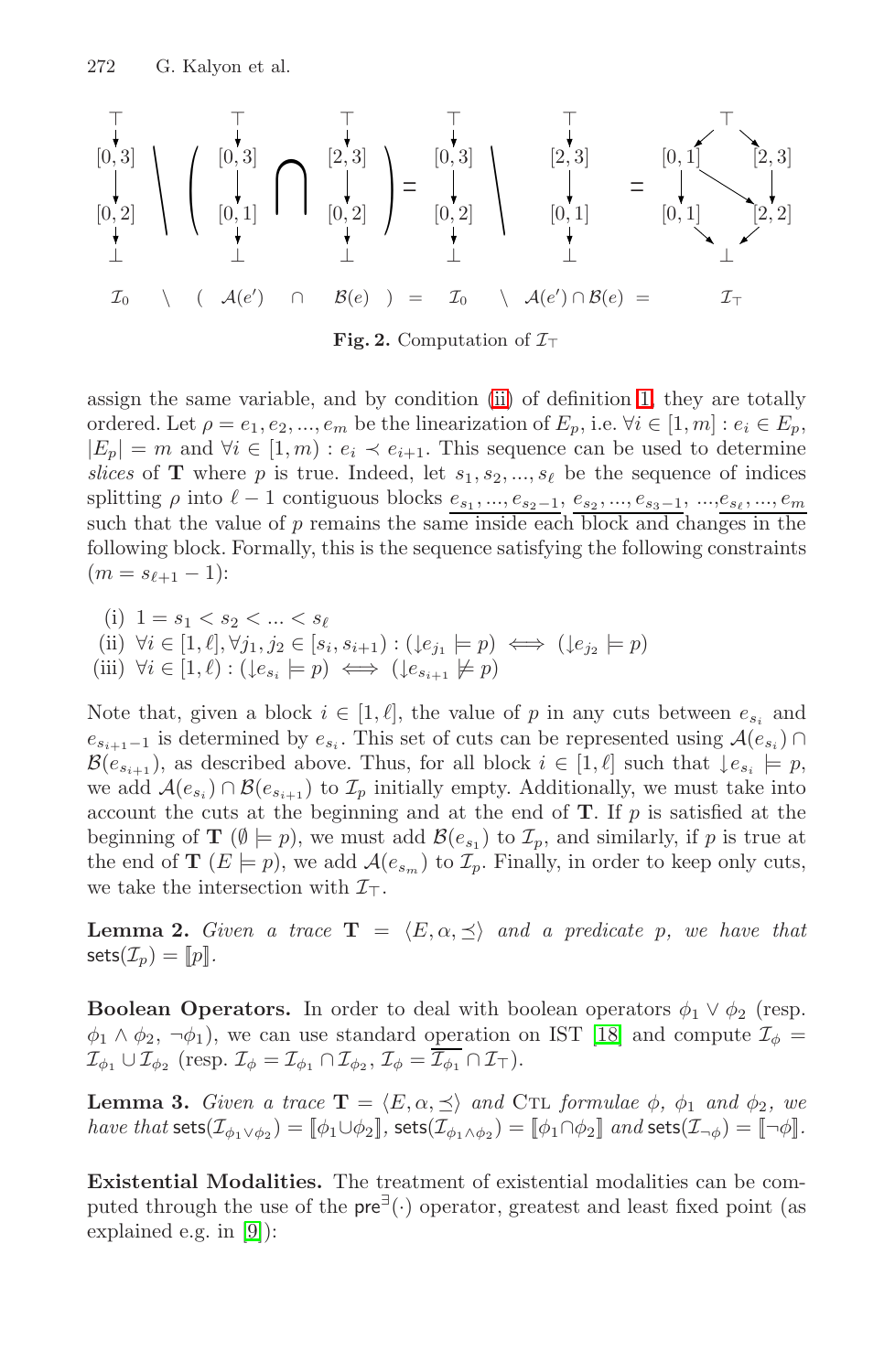$$
\begin{aligned} [\mathsf{EX} \phi] &= \mathsf{pre}^{\exists}([\![\phi]\!]) \\ [\![\mathsf{EG} \phi]\!] &= \mathsf{gfp} \ \lambda X \cdot [\![\phi]\!] \cap \mathsf{pre}^{\exists}(X) \\ [\![\mathsf{E}[\phi_1 \mathsf{U} \phi_2]\!] &= \mathsf{lfp} \ \lambda X \cdot [\![\phi_2]\!] \cup ([\![\phi_1]\!] \cap \mathsf{pre}^{\exists}(X)) \end{aligned}
$$

<span id="page-10-1"></span><span id="page-10-0"></span>In order to compute ISTs corresponding to those temporal formulae, we only need an algorithm for computing symbolically the  $pre^{\exists}(\cdot)$  operation. For that, we decompose  $pre^{\exists}(\cdot)$  into a function of  $pre^{\exists}_{i}(\cdot)$ , where  $pre^{\exists}_{i}(X) = \{C \in \text{cuts}(\mathbf{T}) \mid \mathbf{C} \in \text{cuts}(\mathbf{T})\}$  $\exists e \in \mathsf{enabeled}(C) \cap P_i : C \cup \{e\} \in X \}$  denotes the set of existential predecessors of X only for process  $P_i$ . This decomposition is provided by the following lemma.

**Lemma 4.** *Given a trace*  $\mathbf{T} = \langle E, \alpha, \preceq \rangle$  *and a subset*  $X \subseteq \text{cuts}(\mathbf{T})$ *, we have that*  $\mathsf{pre}^{\exists}(X) = \bigcup_{i \in [1,k]} \mathsf{pre}_i^{\exists}(X)$ *.* 

The only remaining step is to characterize symbolically  $\mathsf{pre}_i^{\exists}(X)$ . This characterization is given by the following lemma.

**Lemma 5.** *Given a trace*  $\mathbf{T} = \langle E, \alpha, \preceq \rangle$ , and an IST I such that sets(I)  $\subseteq$ cuts(**T**)*, we have that*  $pre_i^{\exists}(\textsf{sets}(\mathcal{I})) = \textsf{sets}(\mathcal{I}^{[x_i \leftarrow x_i-1]} \cap \mathcal{I}_{\top}).$ 

Finally, we c[an](#page-10-0) define t[he](#page-10-1) symbolic existential predecessors on IST.

**Definition 3 (Symbolic existential predecessors).** *Given a trace* **T** =  $\langle E, \alpha, \prec \rangle$  and an IST I such that sets(I)  $\subset$  cuts(T), the symbolic existential *predecessors of*  $I$ *, noted* spre<sup> $\exists$ </sup>( $I$ )*, is defined as follows:* 

$$
\mathsf{spre}^{\exists}(\mathcal{I}) = \bigcup_{i \in [1,k]} \left( \mathcal{I}^{[x_i \leftarrow x_i - 1]} \cap \mathcal{I}_{\top} \right)
$$

As a direct consequence of lem. 4 and lem. 5, we get the next theorem.

**Theorem 1 (Correctness spre**<sup> $\exists$ </sup>(·)). *Given a trace*  $\mathbf{T} = \langle E, \alpha, \preceq \rangle$ , and an IST I such that  $\textsf{sets}(\mathcal{I}) \subseteq \textsf{cuts}(\mathbf{T})$ *, we have that*  $\textsf{pre}^{\exists}(\textsf{sets}(\mathcal{I})) = \textsf{sets}(\textsf{spre}^{\exists}(\mathcal{I}))$ *.* 

**Universal modalities.** Universal modalities are treated in a similar way then existential ones. For these, we can use the following equivalence (taken from [10, sec. 2.4]):

[[AXφ]] = pre∀([[φ]]) [[AGφ]] = **gfp** λX · [[φ]] ∩ pre∀(X) [[A[φ1Uφ2]]] = **lfp** λX · [[φ2]] ∪ ([[φ1]] ∩ pre∀(X))

Computing ISTs corresponding to universal formulae amounts to defining a symbolical version of the pre $\forall$  (·) operator on sets of cuts. The pre $\forall$  (·) operation can be computed through the equivalence  $pre^{\forall}([\![\phi]\!]) = [\![AX\phi]\!] = [-EX\neg \phi]\!] = \text{cuts}(\mathbf{T}) \setminus$  $pre^{\exists}(\llbracket \neg \phi \rrbracket)$ . On the other hand, we may compute  $pre^{\forall}(\cdot)$  in an alternate way, similarly to what we did for the  $pre^{\exists}(\cdot)$ . We can decompose  $pre^{\forall}(\cdot)$  as a function of  $\mathsf{pre}_i^{\forall}(\cdot)$ , where  $\mathsf{pre}_i^{\forall}(X) = \{C \in \mathsf{cuts}(\mathbf{T}) \mid \forall e \in \mathsf{enabeled}(C) \cap P_i : C \cup \{e\} \in X\}$ denotes the set of universal predecessors of X only for process  $P_i$ . This decomposition is given by the following lemma.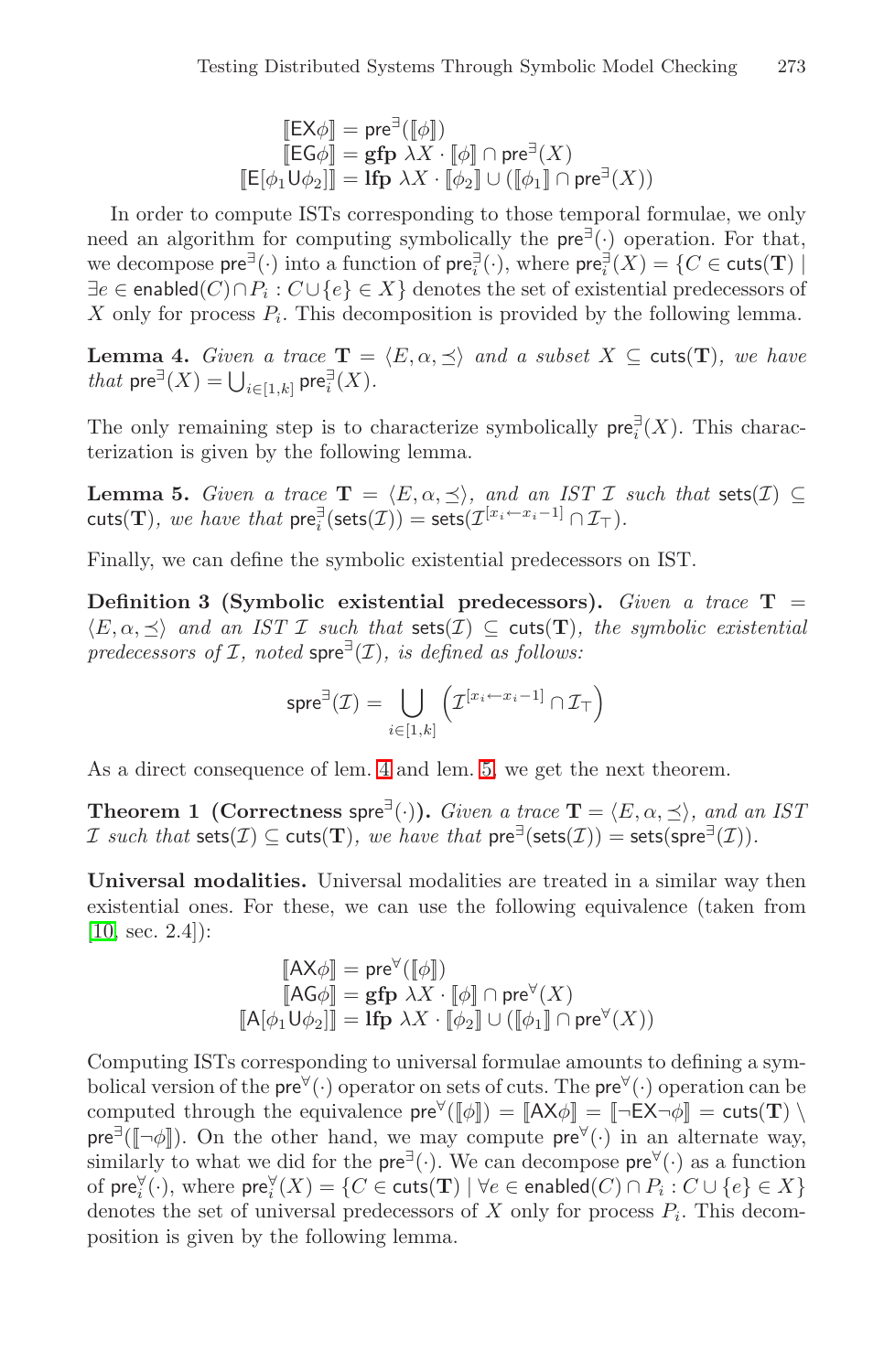**Lemma 6.** *Given a trace*  $\mathbf{T} = \langle E, \alpha, \preceq \rangle$ *, and an subset*  $X \subseteq \text{cuts}(\mathbf{T})$ *, we have that*  $\mathsf{pre}^{\forall}(X) = \bigcap_{i \in [1,k]} \mathsf{pre}_i^{\forall}(X)$ *.* 

<span id="page-11-0"></span>To compute symbolically  $pre_i^{\forall}(\cdot)$ , we need to characterize exactly which cuts are in  $pre_i^{\forall}(X)$ . By definition,  $pre_i^{\forall}(X)$  denotes the set of cuts from which all enabled events of process  $P_i$  $P_i$  lead to a cut in X. pre $\check{Y}(X)$  $\check{Y}(X)$  is composed of two classes of cuts: (i) blocked<sub>i</sub> = {C ∈ cuts(**T**) | enabled(C)  $\cap$  P<sub>i</sub> =  $\emptyset$ }, the class of cuts in X where process  $P_i$  is blocked; and (ii) the class of cuts where the next event of  $P_i$ is enabled and leads to a cut in  $\hat{X}$ , i.e. pre $\overline{P}_i(X)$ .

**Lemma 7.** *Given a trace*  $\mathbf{T} = \langle E, \alpha, \preceq \rangle$ *, and an subset*  $X \subseteq \text{cuts}(\mathbf{T})$ *, we have*  $that \, \mathsf{pre}_i^{\forall}(X) = \mathsf{pre}_i^{\exists}(X) \cup \mathsf{blocked}_i.$ 

We already have a way to compute  $pre_i^{\exists}(X)$  symbolically (see lem.5). The following lemma characterized  $b$ locked<sub>i</sub>.

**Lemma 8.** *Given a trace*  $\mathbf{T} = \langle E, \alpha, \preceq \rangle$  *and a process*  $P_i \subseteq E$ *, we have that*  $C \in \mathsf{blocked}_i$  *holds if and only if*  $\forall e \in E \cap P_i : (\mathsf{pos}(e) = |C \cap P_i| + 1) \implies (\exists e' \in E)$  $E \setminus C : e' \rightarrow_c e$ .

This result can be used to define an IST  $\mathcal{I}_{\text{blocked}}$  for blocked<sub>i</sub>. Indeed, from Lemma 8, we can see that blocked<sub>i</sub> is composed of the set of all the cuts including all events of  $P_i$  and the set of all the cuts where the next event to be triggered by  $P_i$  is waiting for an incoming communication. Therefore, the computation of  $\mathcal{I}_{blocked_i}$  starts with an IST  $\mathcal{I}_F$  representing the set of sets C of events where process  $P_i$  has finished its execution, i.e. where  $|C \cap P_i| = |P_i|$ .  $\mathcal{I}_F$  is the same as  $\mathcal{I}_0$  except for layer i, where  $\iota(n_i)=[|P_i|, |P_i|]$ . Th[en,](#page-11-0) for each incoming communication  $e \rightarrow_c e'$  with  $e' \in P_i$ , we build an IST where process  $P_i$  is ready to execute e' and where process  $P_{\text{pid}(e)}$  has not executed e yet. This IST is the same as  $\mathcal{I}_0$ , except for layer i, where  $\iota(n_i) = [\text{pos}(e') - 1, \text{pos}(e') - 1]$  and for layer  $pid(e)$ , where  $\iota(n_{pid(e)}) = [0, pos(e) - 1]$ . The IST representing the sets of events where  $P_i$  is blocked is obtained by making the union between  $\mathcal{I}_F$  and all the IST built for the communication edges. Finally, in order to keep only valid cuts, we simply take the intersection of the resulting IST with  $\mathcal{I}_{\top}$ . It is then easy to see, that  $\mathcal{I}_{\text{blocked}_i}$  contains exactly those cuts satisfying the condition of lem. 8. This leads us to the following symbolic characterization of  $pre_i^{\forall}(\cdot)$ .

**Lemma 9.** *Given a trace*  $\mathbf{T} = \langle E, \alpha, \preceq \rangle$ , and an IST I such that sets(I)  $\subseteq$ cuts(**T**)*, we have that*  $pre_i^{\forall}(\textsf{sets}(\mathcal{I})) = \textsf{sets}((\mathcal{I}^{[x_i \leftarrow x_i-1]} \cap \mathcal{I}_{\top}) \cup \mathcal{I}_{\textsf{blocked}_i}).$ 

We can now define the symbolic universal predecessors.

**Definition 4 (Symbolic universal predecessor).** *Given a trace* **T** =  $\langle E, \alpha, \preceq \rangle$  and an IST I such that  $\mathsf{sets}(\mathcal{I}) \subseteq \mathsf{cuts}(\mathbf{T})$ , the symbolic universal *predecessors of*  $I$ *, noted* spre $\forall$  $(I)$ *, is defined as follows:* 

$$
\operatorname{spre}^{\forall}(\mathcal{I}) = \bigcap_{i \in [1,k]} \left( (\mathcal{I}^{[x_i \leftarrow x_i-1]} \cap \mathcal{I}_{\top}) \cup \mathcal{I}_{\text{blocked}_i} \right)
$$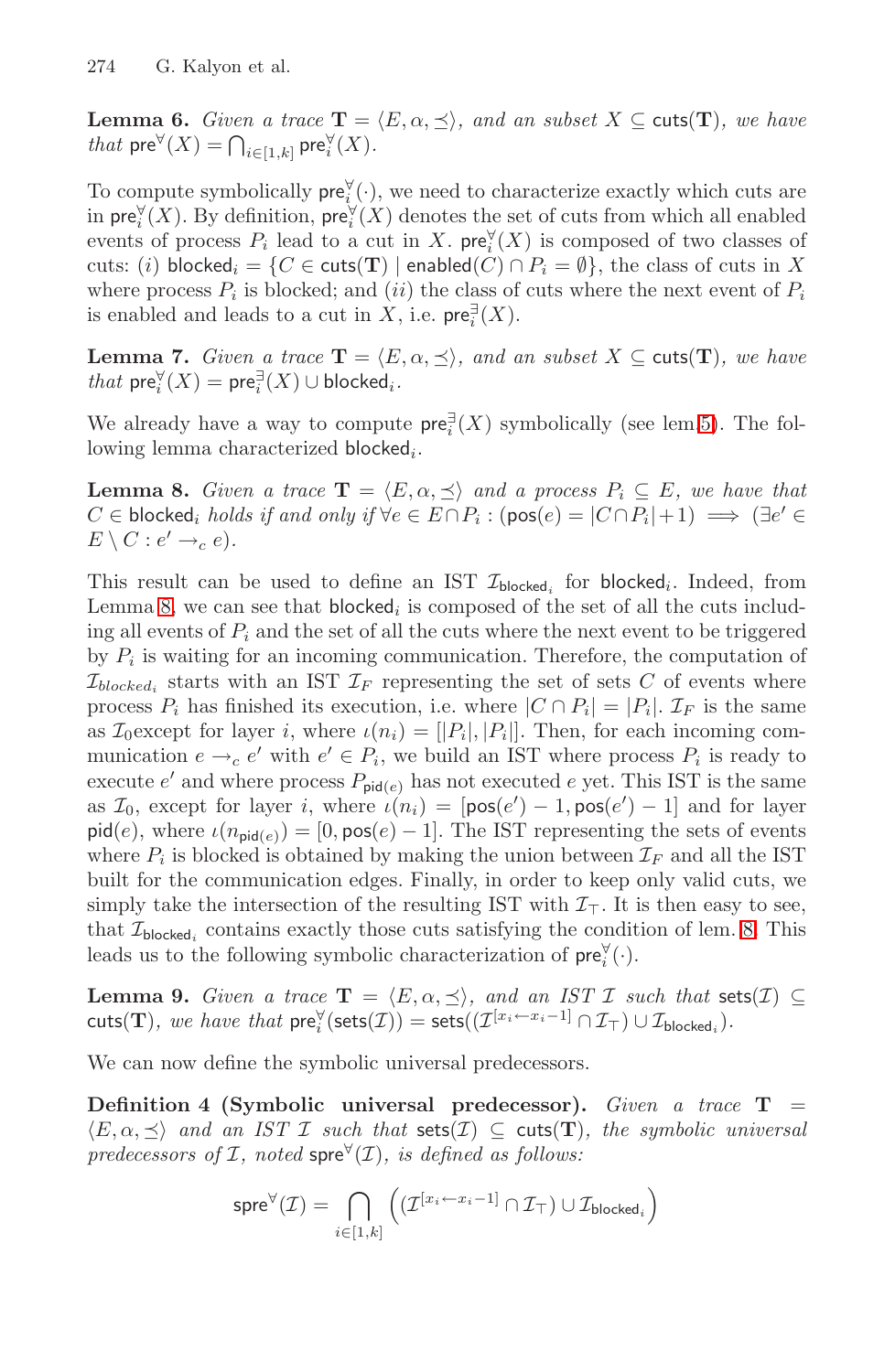As a direct consequence of lem. 6 and 9, we get the next theorem.

**Theorem 2 (Correctness spre**<sup> $\forall$ </sup>(·)). *Given a trace*  $\mathbf{T} = \langle E, \alpha, \preceq \rangle$ , and an IST I such that  $\mathsf{sets}(\mathcal{I}) \subseteq \mathsf{cuts}(\mathbf{T})$ , we have that  $\mathsf{pre}^{\forall}(\mathsf{sets}(\mathcal{I})) = \mathsf{sets}(\mathsf{spre}^{\forall}(\mathcal{I}))$ 

Note that it is possible to reduce an *always until* formula to an *exist until* formulae. However, using this translation might explode the size of the formula, and is therefore rejected in favor of a fixed point computation using  $pre^{\forall}(\cdot)$ .

**Improving the computation of**  $[\mathsf{EF}\phi]$  **and**  $[\mathsf{AG}\phi]$ **.** To compute  $\mathcal{I}_{\mathsf{EF}\phi}$ , one can simply use the equivalence  $[\mathsf{E} \mathsf{F} \phi] = [\mathsf{E} [\top \mathsf{U} \phi]] = \mathsf{lfp} \lambda X \cdot [\![\phi]\!] \cup ([\![\top]\!] \cap \mathsf{pre}^{\exists}(X)),$ and compute the fix point using the  $\mathsf{spre}^{\exists}(\cdot)$  operator. But, in this particular case, since  $\mathsf{pre}^{\exists}(X) \subseteq \mathbb{T}$ , this fix point can be reduced to  $\mathbf{lip} \lambda X \cdot \mathbb{T} \phi \mathbb{I} \cup \mathbf{pre}^{\exists}(X)$ . Using IST, we can directly obtain the result of this fix point symbolically, in one operation using the downward closure. Indeed, we have that  $\mathcal{I}_{EF\phi} = \downarrow \mathcal{I}_{\phi} \cap \mathcal{I}_{\top}$ .

**Lemma 10.** *Given a trace*  $\mathbf{T} = \langle E, \alpha, \preceq \rangle$  *of* k processes and a CTL formula  $\phi$ , *we have that* sets $(\mathcal{I}_{\phi} \cap \mathcal{I}_{\tau}) = \mathbb{E}[\mathsf{F}\phi]$ *.* 

Moreover, t[he](#page-14-10) quickest way to compute  $[A G \phi]$  is generally through the translation  $AG\phi \equiv \neg EF \neg \phi$  which avoids the fixpoint computation.

### **6 Experimental Results**

In this section, we exper[im](#page-13-0)entally validate our method. We compare our symbolic approach using IST with a state-of-the-art symbolic model checking (of the trace) using the tool NuSMV [6]. We considered several classical academic examples and compared the running time of our early prototype against NuSMV. Running time was limited to 10 minutes. This seems to be a reasonable assumption considering that the testing shoul[d b](#page-8-0)e achieved on a large number of traces. On all the examples we considered, memory consumption was not an issue. The IST manipulated in these examples contains no more than 7000 nodes. Those results are presented in table 1. The first example we considered was the *Peterson* mutual exclusion protocol with two processes (*Pet*), where communication is done through shared variables. We used a monitor to check mutual exclusion:  $AG(ncrit < 2)$ . On this property, we experimented two ways of computing AG. The first using the downward closure on IST, and the second using the fixed point on the spre $\forall$  operator, as explained in sec. 5. As expected the downward closure method is quicker (with the fixpoint methods the results recorded for 2000, 5000 and 15000 events were 1.45 sec, 15.2 sec and 323.59 sec). We therefore decided to keep only the downward closure method for the remaining experiments. Even on this relatively small example, we can already see a big difference in running time: NuSMV runs out of time after 2000 events, whereas out tool can handle 15000 events in the allotted time. We also considered a generalization of this protocol for n processes (*PetN*) using the same mutual exclusion property. We experimented on 2, 5 and 10 processes. Again, we can see that our approach using IST outperforms the traditional symbolic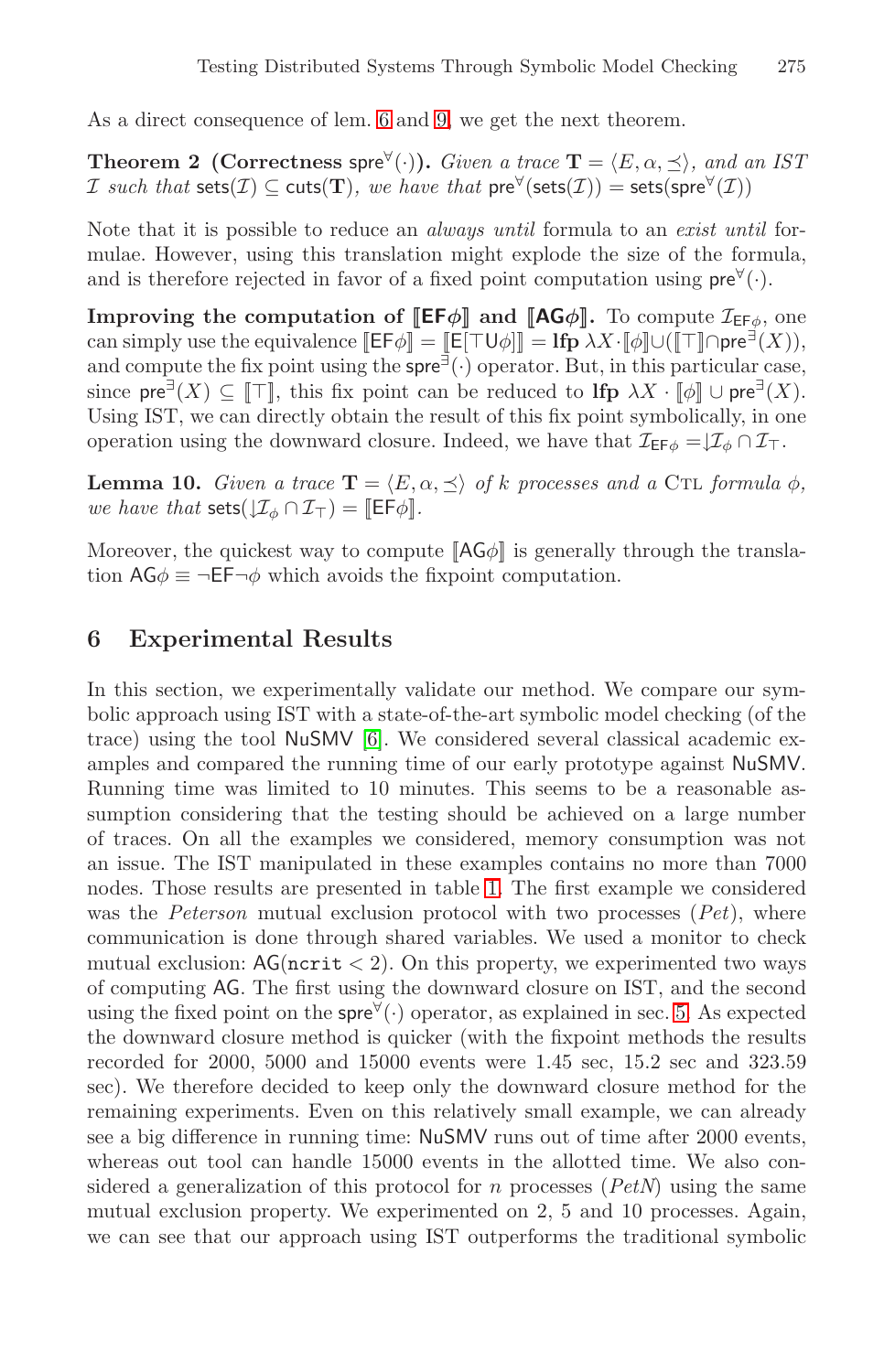<span id="page-13-0"></span>

|      |                | Model $\#$ proc $\#$ events | IST    | <b>NuSMV</b>          |      |                | $\overline{\text{Model}}$ # proc # events | <b>IST</b> | <b>NuSMV</b>            |
|------|----------------|-----------------------------|--------|-----------------------|------|----------------|-------------------------------------------|------------|-------------------------|
|      |                |                             |        | $(in sec.)$ (in sec.) |      |                |                                           |            | $(in sec.)$ $(in sec.)$ |
| Pet  | $\overline{2}$ | 2000                        | 0.46   | 349.57                | ABP  | $\overline{2}$ | 1000                                      | 13.60      | 297.28                  |
|      | $\overline{2}$ | 5000                        | 7.53   |                       |      | $\overline{2}$ | 2000                                      | 27.56      |                         |
|      | $\overline{2}$ | 15000                       | 189.65 |                       |      | $\overline{2}$ | 5000                                      | 257.29     | ↑↑                      |
| PetN | $\overline{2}$ | 2000                        | 0.20   | 294.46                | Phil | 3              | 100                                       | 0.15       | 6.36                    |
|      | $\overline{2}$ | 5000                        | 6.44   |                       |      | 3              | 200                                       | 1.11       |                         |
|      | $\overline{2}$ | 20000                       | 390.90 |                       |      | 3              | 2000                                      | 366.22     |                         |
|      | 5              | 1000                        | 2.04   | 13.74                 |      | 5              | 100                                       | 0.25       | ↑↑                      |
|      | 5              | 1500                        | 6.82   |                       |      | 5              | 200                                       | 27.05      |                         |
|      | 5              | 5000                        | 176.62 | ↑↑                    |      | 5              | 500                                       | 125.56     | ↑↑                      |
|      | 10             | 1500                        | 7.53   | 150.23                |      | 10             | 100                                       | 1.67       | $\uparrow \uparrow$     |
|      | 10             | 2000                        | 27.01  |                       |      | 10             | 200                                       | 26.94      |                         |
|      | 10             | 5000                        | 147.89 |                       |      | 10             | 500                                       |            |                         |

**Table 1.** Experimental results; ↑↑ indicates (*>* 10 min.)

approach using BDD. The third model we considered was the *alternating-bit protocol* between two process *ABP*, i.e. a sender and a receiver. This time the communication is achieved using asynchronous channel. We verified that every message tagged with a 0 is followed by one with the same tag, which translates in CTL as follows:  $AG((sent_msg = 0) \implies AF(received_msg = 0)).$  This formula is a bit more complicated. Nonetheless, our method is still scalable up to 5000 events, whereas NuSMV stops after 1000. The last example we considered was the *Dining Philosopher* problem (*Phil*). We considered 3, 5 and 10 philosophers. We verified that whenever philosopher 1 is eating, either he keeps eating until the end of the trace or his left neighbour cannot eat until he stops. In CTL, this property is expressed as  $AG((state1 = eat) \implies (AG(state1 =$ eat) ||  $A[(state0 \neq eat) \cup (state1 \neq eat)]$ ). We deliberately chose a complex formula to test the robustness of our approach. On this example, NuSMV can only handle 3 philosophers with 100 events, with the (too complex) property in the allotted time whereas we can still manage to terminate the analysis on some instances of respectable size. This can be explained by the fact that, in this models, the processes are more independant, thus leading to more interleavings. For each example, we have computed the size of the lattice of cuts. In the 10 minutes of allotted times, our prototype is capable of handling instances of up to  $10^{10}$  cuts, whereas NuSMV stops at  $10^5$ . This leads us to conclude that our approach is more scalable for this problem.

# **7 Conclusion and Future Works**

In this paper, we have presented a new symbolic technique for the testing of distributed systems, that seems to work well in practice. We still need to validate our approach on more realistic examples. For that purpose, our method will be integrated shortly in our tool TraX and fully interfaced with our distributed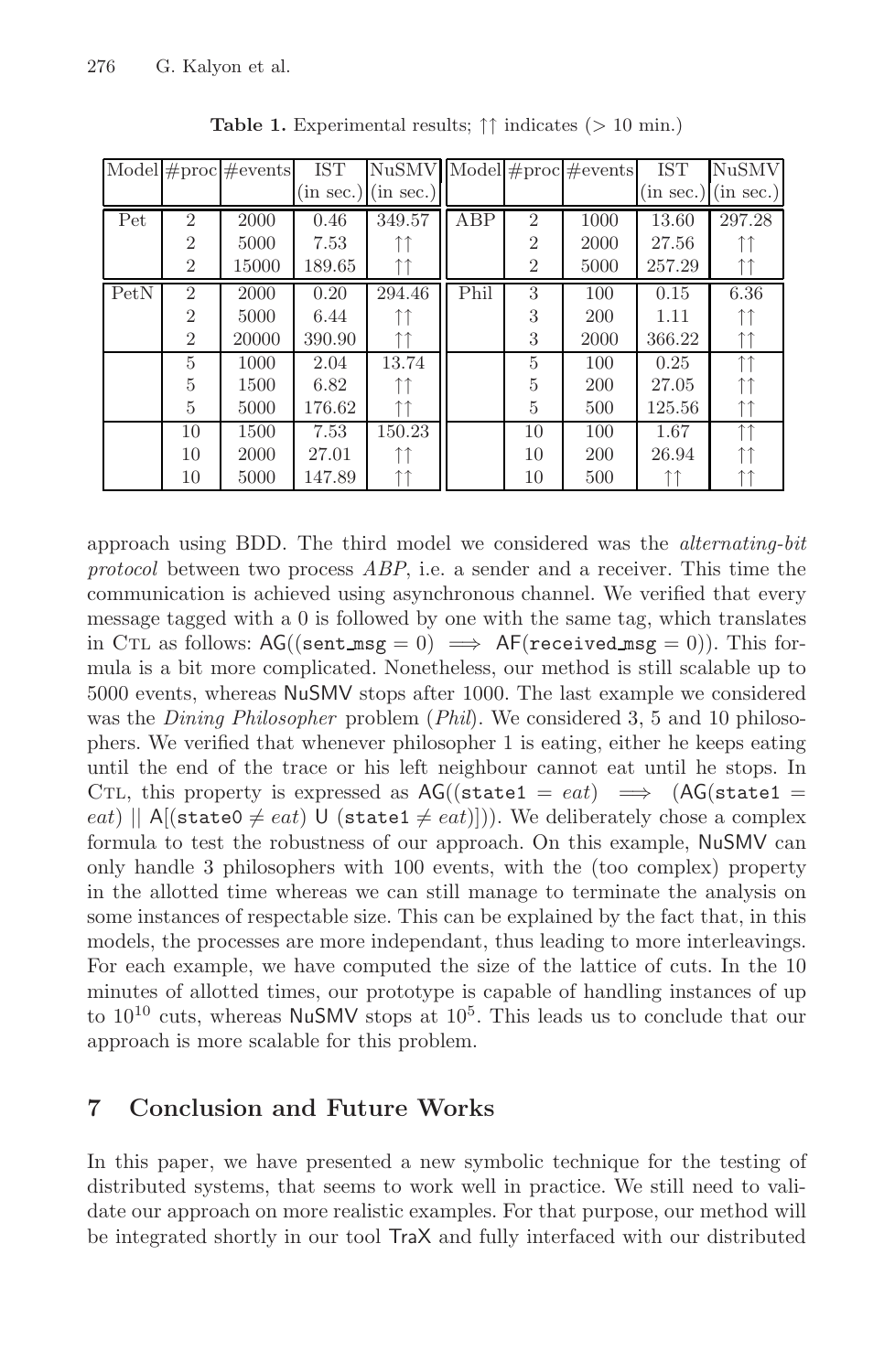controllers design environment  ${}_{d}SL$  [1, 2] to allow efficient testing of real industrial distributed controllers. We will also continue to investiguate possible further improvements of our technique, as the one inspired on the RCTL model checking with computation slicing described in [15]. We also intend to investigate the use of our method in different frameworks. A first candidate is the validation of Message Sequence Charts (MSC). We must study how our method can improve the efficiency of existing MSC validation methods.

<span id="page-14-1"></span><span id="page-14-0"></span>Finally, from a theoretical point of view, the exact complexity class of CTL over partial order trace is not known. We plan to determine that full CTL and some interesting fragments (like RCTL).

### <span id="page-14-2"></span>**References**

- 1. De Wachter, B., Massart, T., Meuter, C.: dSL: An Environment with Automatic Code Distribution for Industrial Control Systems. In: Papatriantafilou, M., Hunel, P. (eds.) OPODIS 2003. LNCS, vol. 3144, pp. 132–145. Springer, Heidelberg (2004)
- <span id="page-14-10"></span>2. De Wachter, B., Genon, A., Massart, T., Meuter, C.: The Formal Design of Distributed Controllers with dSL and Spin. Formal Aspects of Computing 17(2), 177– 200 (2005)
- <span id="page-14-3"></span>3. Massart, T.: A Calculus to Define Correct Tranformations of LOTOS Specifications. In: FORTE '91, North-Holland Publishing Co, pp. 281–296 (1992)
- 4. Holzmann, G.J.: The Model Checker SPIN. IEEE Trans. Software Eng. 23(5), 279–295 (1997)
- <span id="page-14-4"></span>5. McMillan, K.: The SMV System. Technical Report CMU-CS-92-131, Carnegie Mellon University (1992)
- <span id="page-14-5"></span>6. Cimatti, A., Clarke, E.M., Giunchiglia, E., Giunchiglia, F., Pistore, M., Roveri, M., Sebastiani, R., Tacchella, A.: NuSMV 2: An OpenSource Tool for Symbolic Model Checking. In: Brinksma, E., Larsen, K.G. (eds.) CAV 2002. LNCS, vol. 2404, pp. 359–364. Springer, Heidelberg (2002)
- <span id="page-14-7"></span><span id="page-14-6"></span>7. Godefroid, P.: Partial-Order Methods for the Verification of Concurrent Systems - An Approach to the State-Explosion Problem. In: Godefroid, P. (ed.) Partial-Order Methods for the Verification of Concurrent Systems. LNCS, vol. 1032, Springer, Heidelberg (1996)
- <span id="page-14-8"></span>8. Valmari, A.: On-the-fly verification with stubborn sets. In: Courcoubetis, C. (ed.) CAV 1993. LNCS, vol. 697, pp. 397–408. Springer, Heidelberg (1993)
- <span id="page-14-9"></span>9. Clarke, E., Grumberg, O., Peled, D.: Model Checking. The MIT Press, Cambridge (1999)
- 10. McMillan, K.L.: Symbolic model checking: an approach to the state explosion problem. Carnegie Mellon University (1992)
- 11. Bryant, R.E.: Symbolic boolean manipulation with ordered binary-decision diagrams. ACM Comput. Surv. 24(3), 293–318 (1992)
- 12. Lamport, L.: Time, clocks, and the ordering of events in a distributed system. Commun. ACM 21(7), 558–565 (1978)
- 13. Mattern, F.: Virtual time and global states of distributed systems. In: Proc. Workshop on Parallel and Distributed Algorithms, North-Holland / Elsevier, pp. 215–226 (1989)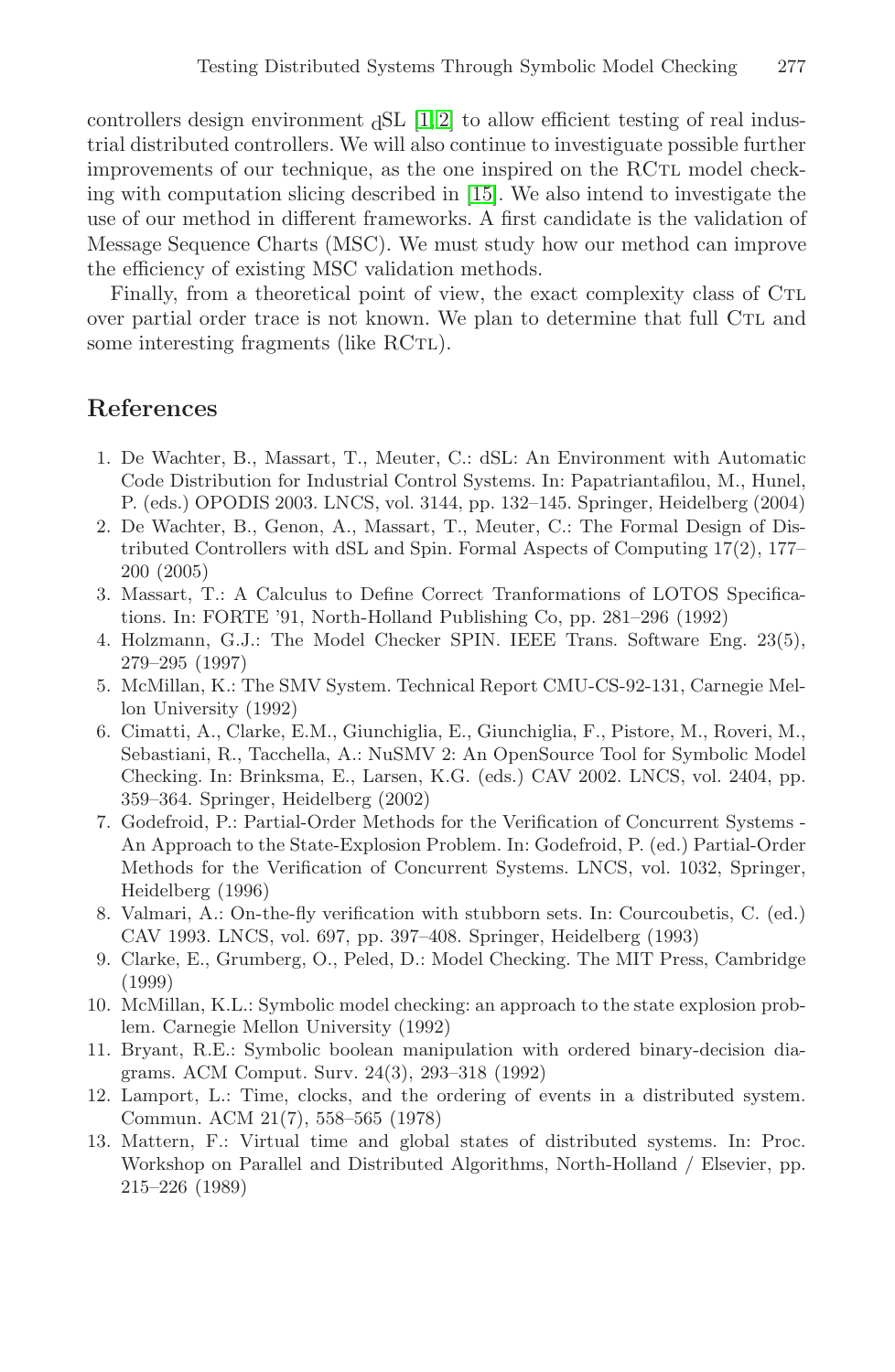- <span id="page-15-8"></span>14. Chase, C.M., Garg, V.K.: Detection of global predicates: Techniques and their limitations. Distributed Computing 11(4), 191–201 (1998)
- <span id="page-15-0"></span>15. Sen, A., Garg, V.K.: Detecting temporal logic predicates in distributed programs using computation slicing. In: OPODIS, pp. 171–183 (2003)
- <span id="page-15-1"></span>16. Clarke, E.M., Emerson, E.A.: Design and synthesis of synchronization skeletons using branching-time temporal logic. In: Logic of Programs, pp. 52–71 (1981)
- <span id="page-15-2"></span>17. Mittal, N., Garg, V.K.: Computation slicing: Techniques and theory. In: DISC, pp. 78–92 (2001)
- <span id="page-15-3"></span>18. Ganty, P., Meuter, C., Begin, L.V., Kalyon, G., Raskin, J.F., Delzanno, G.: Symbolic data structure for sets of k-uples of integers. Technical Report 570, Département d'Informatique - Université Libre de Bruxelles (2006)
- <span id="page-15-4"></span>19. Ganty, P.: Algorithmes et structures de données efficaces pour la manipulation de contraintes sur les intervalles. Master's thesis, Université Libre de Bruxelles (2002)
- <span id="page-15-5"></span>20. Mazurkiewicz, A.W.: Trace theory. In: Advances in Petri Nets, pp. 279–324 (1986)
- 21. Thiagarajan, P.S.: A trace based extension of linear time temporal logic. In: Abramsky, S. (ed.) Proceedings of the Ninth Annual IEEE Symp. on Logic in Computer Science, LICS 1994, pp. 438–447. IEEE Computer Society Press, Los Alamitos (1994)
- <span id="page-15-6"></span>22. Alur, R., Peled, D., Penczek, W.: Model checking of causality properties. In: Proceedings of the 10th Annual IEEE Symposium on Logic in Computer Science (LICS'95), San Diego, California, pp. 90–100 (1995)
- 23. Niebert, P., Peled, D.: Efficient model checking for ltl with partial order snapshots. In: Hermanns, H., Palsberg, J. (eds.) TACAS 2006 and ETAPS 2006. LNCS, vol. 3920, pp. 272–286. Springer, Heidelberg (2006)
- 24. Thiagarajan, P.S., Walukiewicz, I.: An expressively complete linear time temporal logic for mazurkiewicz traces. Inf. Comput. 179(2), 230–249 (2002)
- 25. Diekert, V., Gastin, P.: LTL is expressively complete for Mazurkiewicz traces. Journal of Computer and System Sciences 64(2), 396–418 (2002)
- <span id="page-15-7"></span>26. Nielsen, M., Plotkin, G.D., Winskel, G.: Petri nets, event structures and domains, part i. Theor. Comput. Sci. 13, 85–108 (1981)
- 27. Chandy, K.M., Lamport, L.: Distributed snapshots: Determining global states of distributed systems. ACM Trans. Comput. Syst. 3(1), 63–75 (1985)
- <span id="page-15-9"></span>28. Charron-Bost, B., Delporte-Gallet, C., Fauconnier, H.: Local and temporal predicates in distributed systems. ACM Trans. Program. Lang. Syst., vol. 17(1) (1995)
- <span id="page-15-10"></span>29. Garg, V.K., Waldecker, B.: Detection of weak unstable predicates in distributed programs. IEEE Trans. Parallel Distrib. Syst. 5(3), 299–307 (1994)
- <span id="page-15-11"></span>30. Garg, V.K., Waldecker, B.: Detection of strong unstable predicates in distributed programs. IEEE Trans. Parallel Distrib. Syst. 7(12), 1323–1333 (1996)
- <span id="page-15-12"></span>31. Garg, V.K., Mittal, N.: On slicing a distributed computation. In: ICDCS, pp. 322– 329 (2001)
- <span id="page-15-13"></span>32. Jard, C., Jéron, T., Jourdan, G.V., Rampon, J.X.: A general approach to tracechecking in distributed computing systems. In: ICDCS, pp. 396–403 (1994)
- <span id="page-15-14"></span>33. Sen, K., Rosu, G., Agha, G.: Online efficient predictive safety analysis of multithreaded programs. In: Jensen, K., Podelski, A. (eds.) TACAS 2004. LNCS, vol. 2988, pp. 123–138. Springer, Heidelberg (2004)
- <span id="page-15-15"></span>34. Sen, K., Rosu, G., Agha, G.: Detecting errors in multithreaded programs by generalized predictive analysis of executions. In: Steffen, M., Zavattaro, G. (eds.) FMOODS 2005. LNCS, vol. 3535, pp. 211–226. Springer, Heidelberg (2005)